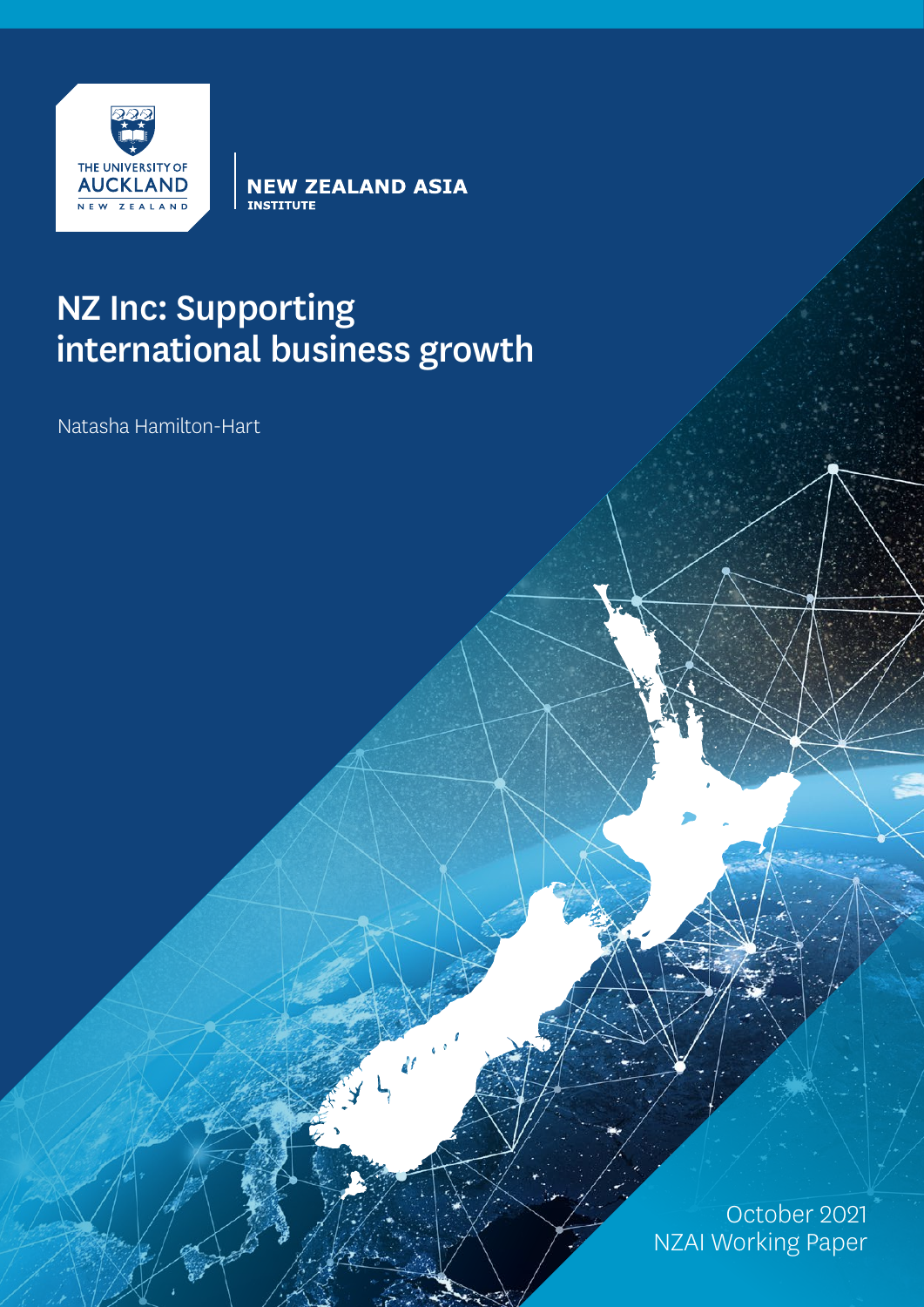

# **Contents**

| <b>New Zealand Asia Institute</b>                             |                |
|---------------------------------------------------------------|----------------|
| <b>About this report</b>                                      | 1              |
| <b>Executive summary</b>                                      | $\overline{2}$ |
| 1. What is NZ Inc?                                            | 3              |
| Table 1: Key NZ Inc actors                                    | 3              |
| 2. What is NZ Inc For?                                        | 4              |
| Table 2. Support for international business growth: subsidies | 6              |
| 3. What does NZ Inc do?                                       | 6              |
| Subsidies and direct support                                  | 6              |
| Table 3. Support for business growth: control or coordination | 7              |
| Coordination and control services                             | 7              |
| Leveraging group or governmental capacities                   | 8              |
| Leveraging governmental status                                | 8              |
| 4. What NZ Inc does less well                                 | 10             |
| Red tape and fragmentation                                    | 10             |
| Lack of absorptive capacity                                   | 10             |
| Coordination: nice in theory, but                             | 11             |
| 5. Could We Do Better?                                        | 12             |
| Prevailing ideas                                              | 12             |
| Structure                                                     | 13             |
| Table 4: Government structure: New Zealand and Singapore      | 13             |
| Pluralism: between capture and isolation                      | 14             |
| Box: A More Cohesive Past?                                    | 16             |
| <b>References</b>                                             | 17             |
|                                                               |                |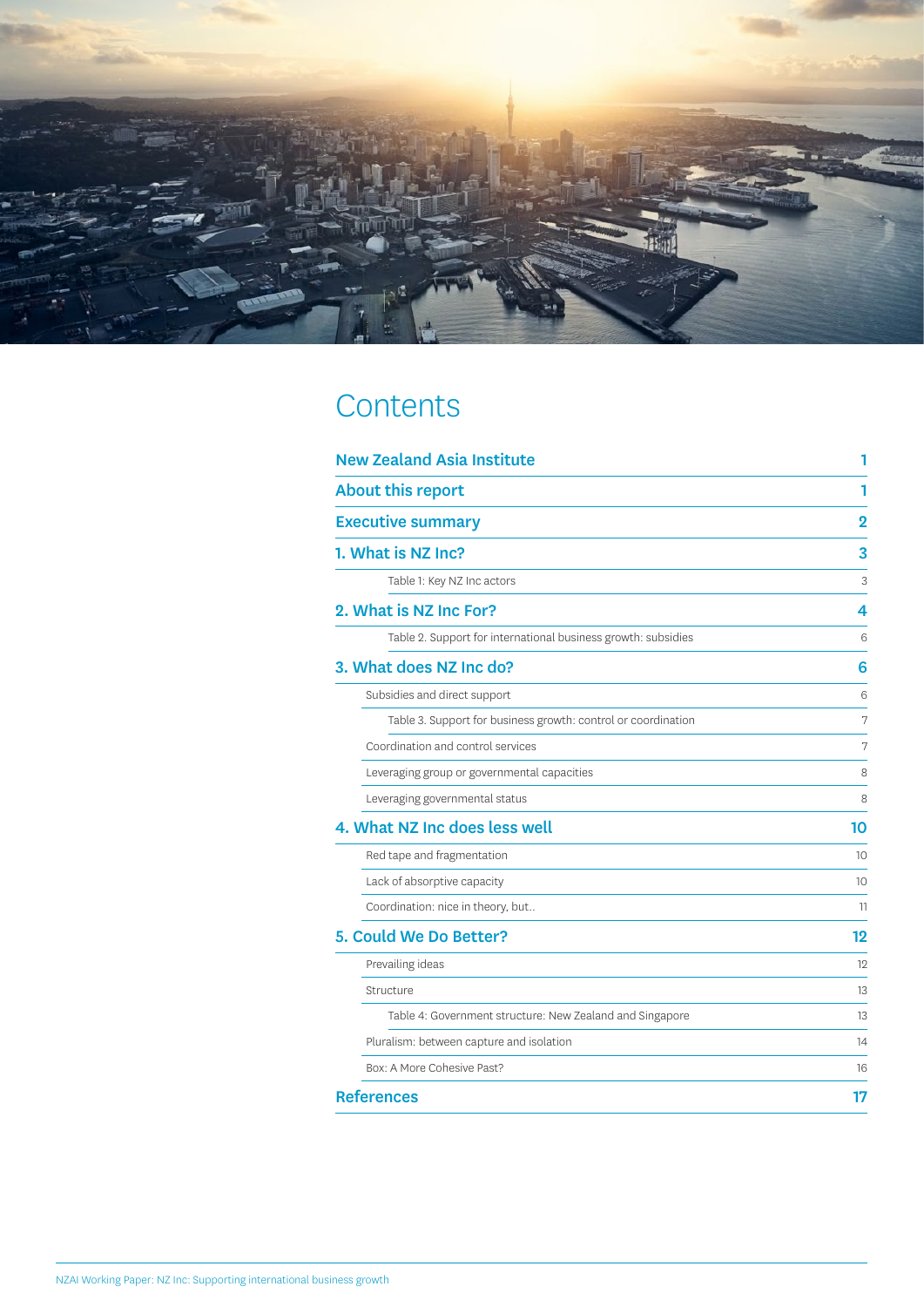## <span id="page-2-0"></span>New Zealand Asia Institute

#### Enhancing New Zealand's understanding of and engagement with Asia

The New Zealand Asia Institute (NZAI) undertakes research focusing on engagement with Asia, provides a forum for informed debate, and offers a bridge to Asia-related expertise and research within the University of Auckland.

The Institute was established in 1995 as a response to the growing importance of Asia to New Zealand politically, economically and culturally.

As a research institute of the University of Auckland Business School, NZAI draws on the wide body of knowledge available in the Business School and the university community.

NZAI engages widely with corporate, government and related sectors.

Further information on the NZAI and its research is available at [www.nzai.ac.nz](http://www.nzai.ac.nz)

Enquiries about this report can be addressed to the author at [n.hamilton-hart@auckland.ac.nz](mailto:n.hamilton-hart@auckland.ac.nz)

To cite this report: Hamilton-Hart, N. (2021) 'NZ Inc: supporting international business growth.' NZAI Working Paper, October 2021. Auckland: New Zealand Asia Institute.

Copyright © Natasha Hamilton-Hart

## About this report

This report describes what NZ Inc is and what it does. The aim is to identify the value added by the constellation of business and government actors that together make up NZ Inc, as well as to suggest some areas of risk and opportunities for more efficient, effective use of resources.

The picture presented here was formed through research and informal opportunities for engagement undertaken in my capacity as Director of the New Zealand Asia Institute between 2016 and 2021. The principal sources of information on which this report relies are 36 extended interviews with businesspeople and former officials. I have also drawn, in a more general way, on many informal interactions, observations and conversations. Other sources that have informed this report are websites and newsletters of business associations and government agencies, company media releases, local media, and the published findings of two long-running research projects hosted at the New Zealand Asia Institute and led by Benjamin Fath, Antje Fiedler and Hugh Whittaker. I have also learned from research on New Zealand Trade and Enterprise by my former PhD student, Nicholas Borroz.

I am grateful to all those who generously gave their time and made this research possible. The individuals interviewed for this project are not identified by name. They are people with a diverse set of experiences: company founders and executives with both large and small companies across different sectors; they include those who are currently in business and those whose memories of business-government relations stretch back over decades. Although most interviewees are people with private sector backgrounds, several former senior officials were hugely important for providing vital perspective on the public sector as it has changed over time. I thank all these people for being willing to share their stories and insights. I also acknowledge the generosity of the Matthew S. Abel Charitable Trust, which made possible my time as Director of the New Zealand Asia Institute. The New Zealand Asia Institute has been superbly supported by its Strategic Advisory Board, which provided much advice and practical help.

All errors of fact or interpretation are my responsibility. The conclusions presented here should not be taken as those of the individuals and organizations thanked or mentioned in this report.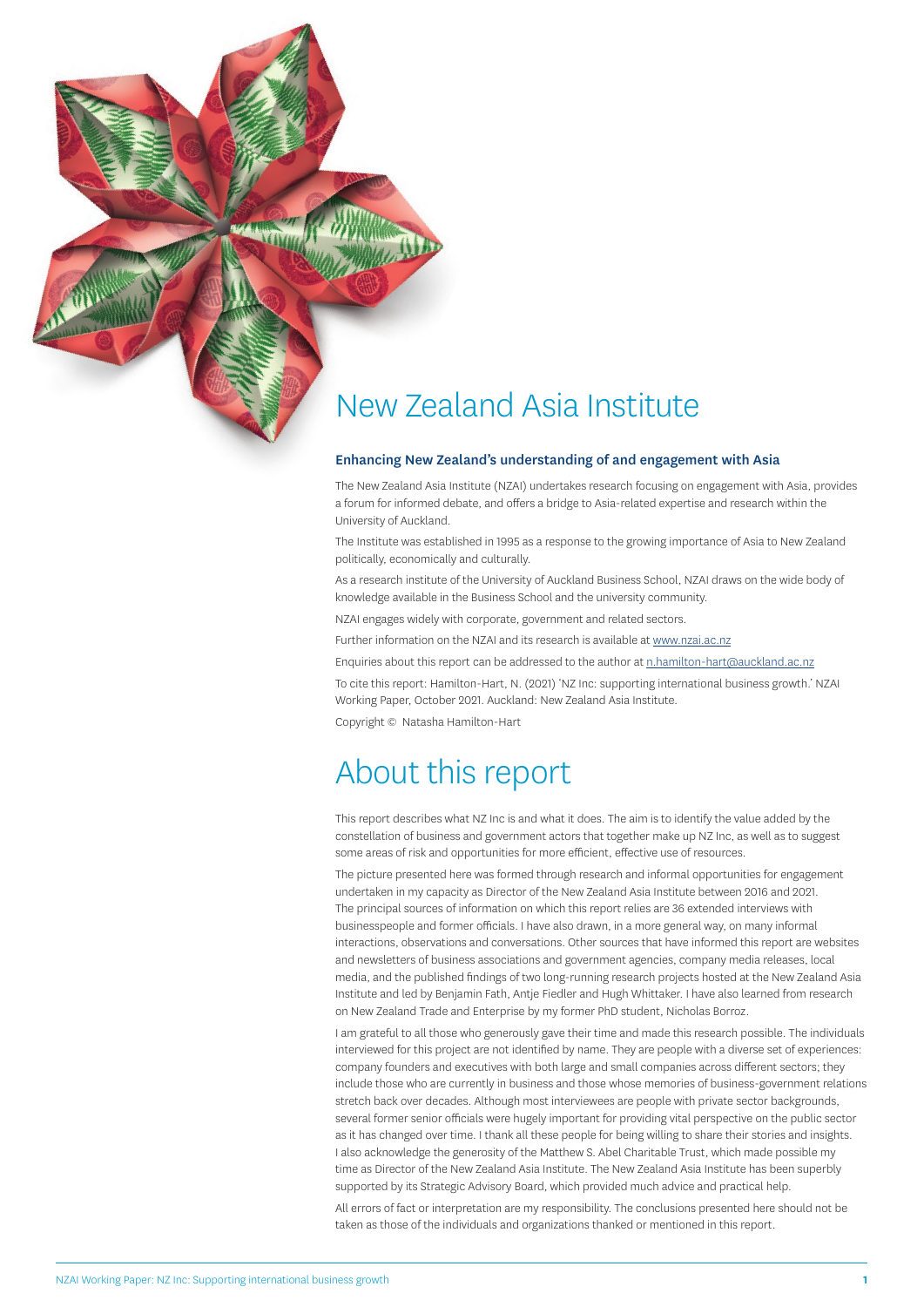## <span id="page-3-0"></span>Executive summary

NZ Inc refers to the system that supports business growth and internationalization in New Zealand. The rationale for such a system rests on the idea that business growth can be deliberately nurtured through concerted action and support. Rather than leaving it all to individual firms operating in the market, there is a case for deliberate coordination and even subsidy, given the challenges of small size and geographic distance facing New Zealand companies.

NZ Inc actors and relationships link companies, business associations and public sector agencies. Their collective achievements are significant, as testified by the many executives and business owners who expressed strong appreciation for help and advice they received through NZ Inc networks. Many describe close, cordial and productive relationships that help resolve the challenges of establishing and growing a business in offshore markets.

There are also gaps and tensions in the NZ Inc landscape. Interviewees frequently identified problems relating to:

- Onerous paperwork and compliance requirements
- Fragmentation and the multiplicity of sources of information
- Difficulties absorbing information provided
- Failure to fully realize opportunities to collaborate in order to achieve economies of scale or reduce transaction costs

While there are many individual stories of firm-level success and growth in new markets, overall, New Zealand's export performance has declined over the last 20 years, as measured by both a lower share of exports as a proportion of GDP and continued reliance on a fairly narrow set of commodity exports.

We could do better. Achieving more effective, efficient coordination to support international business growth will require businesses and government to work together more cooperatively. If the taxpayerfunded support currently directed to NZ Inc is to serve a strategic purpose rather than simply being a subsidy, it will require more strategic direction rather than micro-level monitoring. This may require a shift in mindset. As one executive noted, some businesspeople still want to 'paddle their own waka' rather than work together. This can act as a great spur to entrepreneurship, but may also result in doing things the hard way. There is, however, clearly a strong desire to work cooperatively where this serves common purposes. The significant public investment in supporting business growth shows New Zealand has well and truly abandoned any commitment to hands-off market liberalism.

Fragmentation and political pluralism, particularly in a government representing multiple, divergent constituencies, create more entrenched obstacles to bringing business and government together more productively. Several voices expressed disillusionment and frustration with government policy in the current moment. More optimistically, others spoke of pathways for achieving less adversarial engagement and mechanisms for consultation. Fully realizing the potential of such pathways remains a challenge.

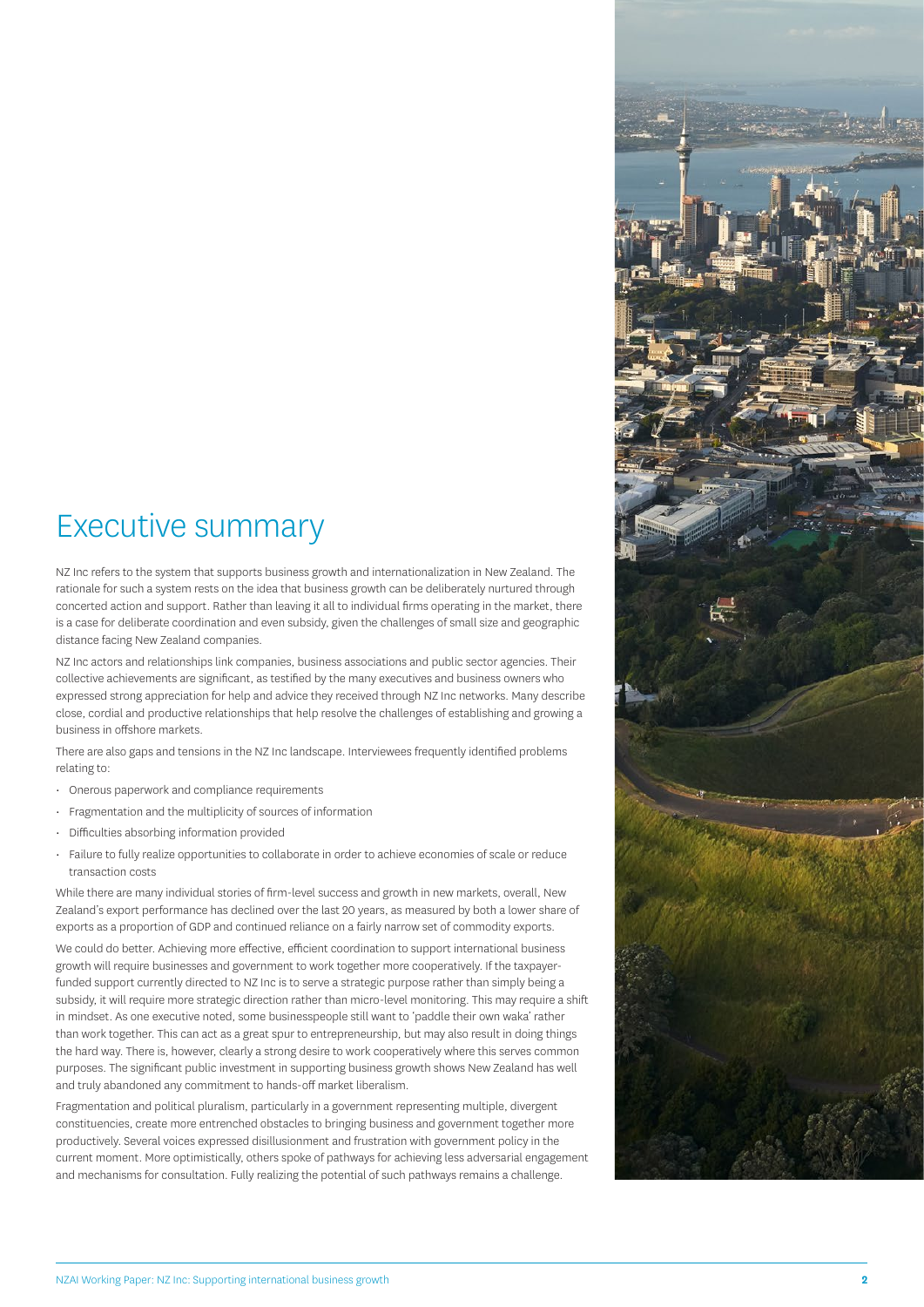# <span id="page-4-0"></span>1. What is NZ Inc?

NZ Inc is a flexible term that captures something important about the system that supports business growth and internationalization in New Zealand. Who is part of NZ Inc changes depending on context. The constant element underpinning NZ Inc is the idea that business growth can be deliberately nurtured through concerted action and support.

The dominant understanding of what NZ Inc is comes from – and refers to – the state sector agencies with a mandate to support business growth and internationalization.1 Although members of the business community express a variety of opinions on what NZ Inc is (including 'no idea' and 'corporate New Zealand'), the term is most often used to describe the government agencies that form an 'ecosystem' supporting business growth. Some agencies and individuals recognize that NZ Inc is more than this. They see NZ Inc as describing cooperative relationships between and among government and business players. Thus New Zealand Trade and Enterprise (NZTE), the primary agency tasked with supporting international business growth, describes NZ Inc as 'a government ecosystem to support exporters.<sup>2</sup> Its graphic representation of the ecosystem includes the private sector business association, Export NZ, and the publiclysupported business networking organization Kea.

NZTE and the Ministry of Foreign Affairs and Trade (MFAT) are the lead public sector agencies tasked with supporting business growth internationally, while Callaghan Innovation and the Ministry of Business, Innovation and Employment (MBIE), along with their subsidiary agencies or initiatives, provide the backbone of what government support for business growth exists. Table 1 lists some of the other players frequently referred to in connection with NZ Inc, but is not exhaustive. At the outer limit, the term sometimes stretches to include the entire galaxy of for-profit private sector advisory firms, government organizations and government-funded support entities, along with hundreds of private sector businesses organizations.

#### Table 1: Key NZ Inc actors

| <b>Public sector</b>                                            | <b>Publicly-funded</b>                                   | <b>Business Associations</b>                                                                                   | For-profit advisory |
|-----------------------------------------------------------------|----------------------------------------------------------|----------------------------------------------------------------------------------------------------------------|---------------------|
| NZTE (New<br><b>Zealand Trade</b><br>and Enterprise)            | ANZF (Asia New<br>Zealand Foundation)                    | ExportNZ                                                                                                       | Accounting firms    |
| MFAT (Ministry<br>of Foreign Affairs<br>and Trade)              | <b>CAPEs</b> (Centres<br>for Asia Pacific<br>Excellence) | Industry associations (e.g.<br>Dairy NZ, NZTech)                                                               | <b>Banks</b>        |
| Callaghan<br>Innovation                                         | Universities                                             | Business councils specific<br>to geographic regions or<br>countries (e.g. Japan-NZ<br><b>Business Council)</b> | Consultancy firms   |
| MBIE (Ministry<br>of Business.<br>Innovation and<br>Employment) | Crown Research<br>Institutes                             | Other business associations<br>(e.g. EMA, Chambers of<br>Commerce)                                             | Law firms           |
| MPI (Ministry<br>for Primary<br>Industries)                     | Kea <sup>3</sup>                                         |                                                                                                                |                     |
| <b>Export Credit</b><br>Office (Treasury)                       | Venture capital funds                                    |                                                                                                                |                     |
| <b>Education NZ</b>                                             | Scale-Up NZ <sup>4</sup>                                 |                                                                                                                |                     |
| Tourism NZ                                                      |                                                          |                                                                                                                |                     |
| Customs Service                                                 |                                                          |                                                                                                                |                     |
| Te Puni Kōkiri<br>(Ministry of Maori<br>Development)            |                                                          |                                                                                                                |                     |
| NZ Story <sup>5</sup>                                           |                                                          |                                                                                                                |                     |

<sup>2</sup> New Zealand Trade and Enterprise, 'Exporting with NZTE' at <u><https://www.nzte.govt.nz/page/exporting-with-nzte>,</u> accessed 13 September 2021.

<sup>3</sup> Kea lists public sector agencies and a state-owned enterprise at the bottom of its main website page: MFAT, NZTE, MBIE, Auckland Unlimited (an Auckland Council Organisation), The University of Auckland, Air New Zealand. Two other organisations are included in this line-up (KMPG and DLA Piper). At <https://www.keanewzealand.com/about-us/>

<sup>4</sup> Scale-UP NZ <https://www.scaleup.nz/> 'is a free platform you can use to navigate New Zealand's business and innovation ecosystem. Use it to find and connect with collaborators and investors, track recent deals and investments, search for key players by sector or business stage, and explore up-to-date market data.' It is an initiative of Callaghan Innovation.

5 'NZ Story is funded by six agencies (NZTE, MFAT, Education New Zealand (ENZ), Tourism New Zealand (TNZ), Te Puni Kōkiri and MPI), and also receives Crown support. Whilst housed within NZTE to ensure operational efficiency, NZ Story is governed by an independent advisory board.' NZTE *Briefing for the Incoming Minister*, 2020: 15-16.

<sup>1</sup> For example, MFAT's *Briefing to the Incoming Minister* in 2020 on the 'NZ Inc offshore footprint.'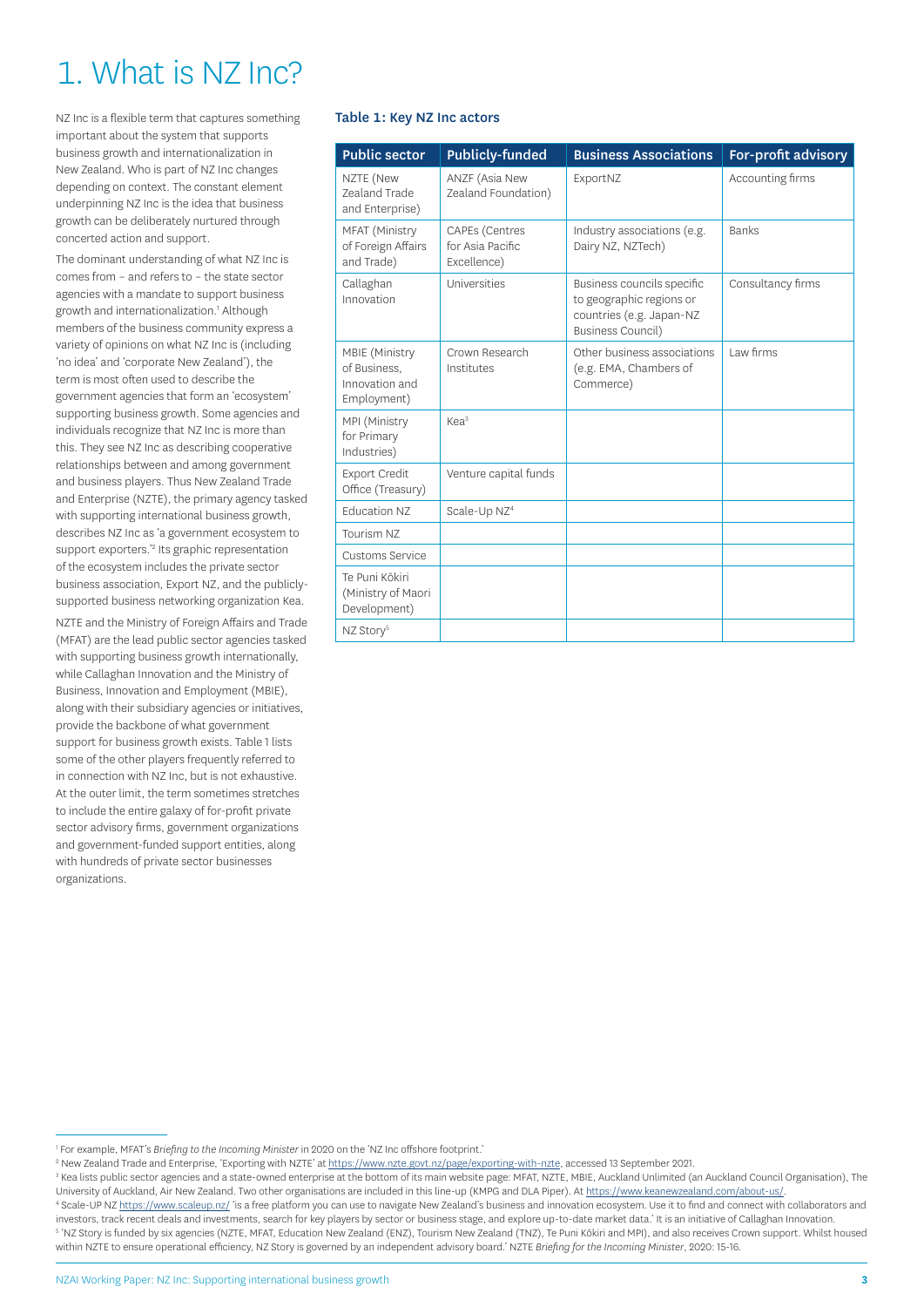<span id="page-5-0"></span>NZ Inc is more than a list of entities. At its most effective, it captures the relationships among businesses, organized groups and public sector agencies. MFAT and NZTE frequently refer to the need for cooperation among NZ Inc agencies and (implicitly suggesting the private sector falls outside the term) with the private sector. NZTE, for example, describes itself as having 'a key role in raising issues and facilitating information between companies and NZ Inc agencies.'<sup>6</sup>

Cooperation is central to the concept from which NZ Inc derives, which is Japan Inc. This term, popularized along with the rise of Japan as an industrial power and business actor on the world stage, captured 'the belief that Japan faces the world as a unified entity.'7 The capacity for coordinated action within and between public and private sectors was a central feature of the Japanese economy in its high-growth period. It is also visible in the other East Asian 'developmental' states such as Taiwan, South Korea and Singapore. Variously described as 'networked' or 'coordinated' economies, East Asian and European analogues of Japan Inc are characterized by dense ties and habits of cooperation both among business players and between business and government.<sup>8</sup> As well as accelerating domestic industrialization, the

institutions underpinning these coordinated economies have also steered and supported international business growth through exports and outward investment. Although changing with the evolution of global production networks, both private sector coordination and activist state support beyond the border remain significant.<sup>9</sup>

This element of cooperation is recalled by a former senior official, who recalls that the term NZ Inc first appeared 'in the late 1980s or the early 1990s' to describe: *'the notion of closer engagement between the business community – the export community – and the government as a whole.. I think it was a realization that Singapore Inc and Japan Inc and Korea Inc were exerting more commercial power through their model than we were. And even if we weren't going to have command economies - because after all Rogernomics had taken us away from a command economy – we needed to be "Inc"*.'

The rest of this report presents some of the highlights of this attempt to be "Inc". It also shows some of the gaps and tensions when it comes to coordination among the elements of NZ Inc, as well as reconciling significant government activity within a context that favours, in principle, a liberal market economy.

## 2. What is NZ Inc For?

The primary purpose of NZ Inc is not to regulate business activity but to support it.<sup>10</sup> Some NZ Inc agencies, such as the Ministry for Primary Industries and MBIE, have a regulatory role, but NZ Inc as an ecosystem is intended to nurture business growth in a more positive sense.

One might wonder why this is at all necessary in the context of a market economy. NZTE's official mission is to support competitive firms to become more competitive, to grow 'better, bigger, faster' for the good of New Zealand. Why not just leave companies alone to get on with the tasks of raising finance, developing their skills and transacting with clients? The intuitive answer is that the particular challenges facing New Zealand companies are such that leaving them entirely to their own devices will mean that they will not fully take advantage of opportunities for growth and diversification. Interviews, case studies and other research on New Zealand businesses consistently show that New Zealand business growth in international markets is impeded by problems of distance, lack of scale, and (more controversially) lack of access to finance. New Zealand companies are called on to compete against rivals that enjoy a variety of advantages, in contexts that are unfamiliar and often opaque.

Many of those interviewed for this project felt that overcoming these challenges called for deliberate support through NZ Inc, whether or not they used the term. As put by one, '*We need to behave coherently and cohesively if we are to achieve big domestic national goals or big external national goals*.' Many interviewees mentioned collaboration as a means of overcoming problems of small scale and distance from markets. As one executive put it, '*I am very much of the thought process that we are a very small country and the only way we are going to succeed on the world stage is by working* 

*together*.' Or in the words of one chief executive, the '*biggest challenge for a small company is time and money*.' He was well aware of the importance of local presence in offshore markets to organize sales teams, engage directly with customers, understand local conditions and monitor distributes. But the extreme small size of many companies meant that 'putting human resource into local presence' was a critical challenge. Other research on New Zealand companies engaging abroad has shown that, while there are plenty of successes, many either fail to go far because of limited resources, or do so in ways that leave them vulnerable.<sup>11</sup>

There are several theoretical rationales for deliberate attempts to nurture business growth. One type of justification relates to interventions that provide market-creating functions (Mazzucato 2011). Although we often refer to markets as functioning 'freely' without deliberate coordination, they are in fact complex institutions with several prerequisites: for security of property rights and contract enforcement, for proximity between buyers and sellers, and for the emergence of producers able to respond to price signals. Sometimes, private solutions to these problems develop, but this is not always the case, creating scope for deliberate 'marketcraft' by states (Vogel 2018). The most fundamental institutional prerequisites for market creation – the rule of law and property rights protection – are obviously not the concern of the NZ Inc agencies and are in general well-provided in this country. The areas where there might be a theoretical case for deliberate market-creation in the New Zealand context relate to capital market development, geographic distance from major markets and the very small size of most New Zealand companies.

<sup>6</sup> NZTE *Briefing for the Incoming Minister*, 2020: 15.

<sup>7</sup> Pempel 1987. Pempel traces the origins of the term to a U.S. government report on the government-business relationship in Japan published in 1972.

<sup>8</sup> The academic literatures on East Asia's 'developmental' states and European coordinated market economies, as well as revisionist versions of both, dates from Chalmers Johnson's 1982 seminal *MITI and the Japanese Miracle* and work by David Soskise and Peter Hall on varieties of capitalism. Influential contributions to both literatures include Orru et al. 1997; Evans 1995; Weiss 1995; Haggard 2018.

<sup>&</sup>lt;sup>9</sup> Works include Yeung 2016; Chu 2021; Hamilton-Hart and Yeung 2021.

<sup>&</sup>lt;sup>10</sup> Regulation intended to fix market failures arising from information asymmetries, ensure competition, and reduce negative externalities has dominated government policy towards business in 'regulatory states' such as New Zealand and the United Kingdom (Moran 2003). Regulatory states in this sense emerged alongside the adoption of liberalization and privatization from the 1980s, which saw the state shift 'from rowing to steering'. While often described as deregulatory or neoliberal, the move to 'freer markets' also meant 'more rules' (Vogel 1998).

<sup>11</sup> Fath, Fiedler & Whittaker 2017; Fiedler, Fath & Whittaker 2021.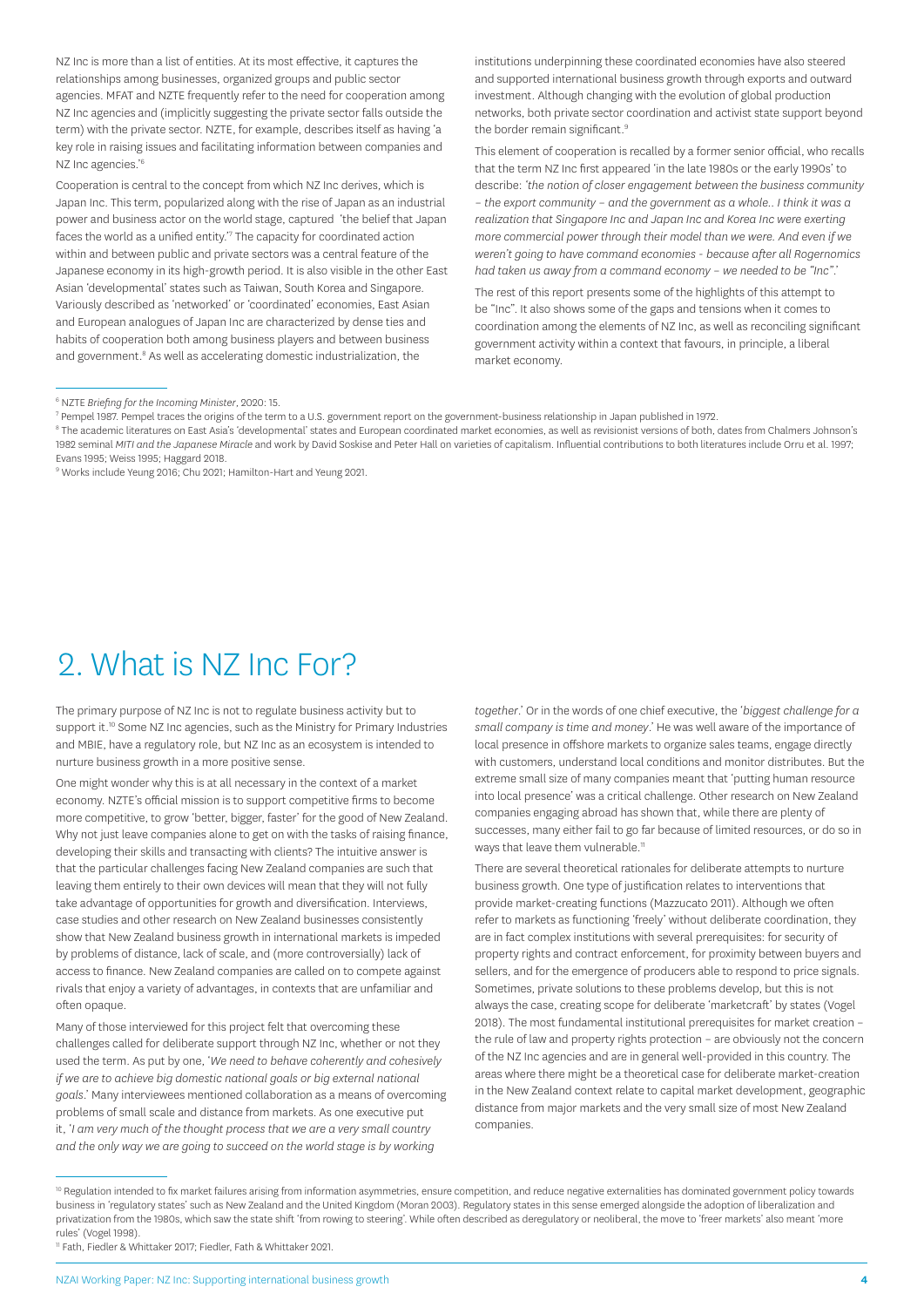A second set of arguments for intervention can be described as 'marketfixing' or providing solutions to market failures (Mazzucato 2011, 2016). For business development (as opposed to regulation), an important market failure relates to the supply of public or club goods. These are products or services with positive externalities – benefits that are not fully captured by the parties to a transaction and which are therefore typically under-supplied by the market. Education and training are typical examples. Another area of potential market failure relates to the under-supply of information: on product quality or credit-worthiness, for example. Although market solutions to information gaps may develop (in the form of rating agencies or online buyer feedback, for example), this does not always occur, particularly for firms venturing outside of their home market. The aim of interventions to address this type of market failure is in a sense quite modest, even if execution is challenging: the aim is not to replace the market mechanism, but to 'get prices right' in cases where, for some identifiable reason, markets are mispricing risk.

The third rationale for intervention is far more ambitious and can be described as 'getting prices wrong' – to deliberately distort market signals in order to engineer the creation of industrial capacity or steer market activity in ways that would not be predicted on the basis of underlying factor endowments.<sup>12</sup> Often associated with widely-discredited industrial policy interventions that aimed to grow 'infant industries' through subsidies and protection, the debate over the merits of introducing deliberate distortions in order to overcome barriers to entry and learning remains live, both in the debate over evolving East Asian developmentalism and over examples from the United States and Europe, where intervention is far from rare. While the successes and costs of such initiatives remain contested, one finding is fairly clear: deliberately creating rents in order to grow industrial or technological capacity carries high risks. If it can succeed at all, it requires specific institutional capacities to provide monitoring and discipline, along with noncollusive cooperation between business and government.

In practice, these rationales often blur into each other and the underlying problem can be hard to identify. The high cost of credit, for example, may not be a sign that financial markets are insufficiently developed or that markets or are miss-pricing risk, but rather that they are accurately doing so. In the case of the NZ Inc ecosystem, explicit rationales for intervention are rarely provided and most programmes appear to blend a variety of economic justifications. To simplify analysis, the discussion here breaks them down into two major categories: those which provide subsidies and those which provide something that cannot be acquired through the market.

Subsidies are fairly easy to identify and conceptualize. They may be financial (in the form of grants, lending or co-investment), or in-kind (such as the provision of advice or services). Subsidies reduce the cost of goods, finance or services that could in principle be acquired through the market. The justification for providing the subsidy may conceivably fall into any of the three broad categories described above: market-creating, market-fixing or market-distorting.

Non-market interventions provide control and coordination, which yield advantages when the transaction costs of market exchange are high. Transaction costs are ubiquitous: the time spent finding out about a product or supplier, making comparisons of cost and quality, negotiating contracts and enforcing the completion of such contracts, formal or informal. Such

costs are often minor enough not to impede market transactions. Under specific conditions, however, they can be large enough to make some degree of control or coordination more efficient than relying on arms-length market exchange. The theory of the firm as essentially a coordinating mechanism that brings transactions off the market and under the hierarchical control of the firm is underpinned by the notion of transaction costs as the primary determinant of firm size and extent, of 'make or buy' decisions that determine the firm's boundaries<sup>13</sup>

Control and coordination functions can be supplied by firms, networks or other forms of association. Rather than being a simple dichotomy between 'make' (within the firm) or 'buy' (on the open market), firms represent one end of a spectrum running from hierarchy to arms-length, spot market exchanges. In practice, a whole variety of intermediate forms of governance or coordination exist: from joint ventures and inter-firm partnerships, to longterm contracting arrangements and relationship-based exchanges embedded in social networks. These are most often described in the business world simply as 'partnerships' and can be seen across a range of business functions that make up the value chain or production network for many goods and services.

Control and coordination carry costs in themselves, so it is worth specifying the conditions that make them efficient. Following Oliver Williamson's contributions to transaction cost economics, we can identify three major conditions:

- uncertainty, or challenges of measuring and monitoring;
- asset-specificity or idiosyncrasy, when parties are required to make investments specific to the transaction between them, for which there are few or no other buyers (or providers);
- recurrence or iterated transactions over time, which call for adjustments to the initial agreement as conditions change.

These in turn will vary with both product characteristics and the broader institutional environment in which the transaction takes place. Transactions involving standardized goods are generally most efficiently conducted on an arms-length market basis. Goods that require specific investments in physical or human capital are less likely to clear the market on an arms-length basis. Transactions that take place in institutional settings that provide safeguards against fraud or coercion are more likely to be market-based, whereas transactions in contexts where public institutional safeguards are limited are more likely to require some form of coordinating safeguard.

Non-market coordinating functions could fall into either the marketcreating or market-fixing categories described above. Potentially, many of these functions can be supplied by private actors and do not require the involvement of government: economic history and the study of comparative economic institutions furnishes us with many examples of private sector coordination. Sometimes such coordinating institutions are entirely informal and evolve relatively spontaneously. However, because coordination itself is costly and risky, it may not arise spontaneously even when it would be efficient.

The challenge for the NZ Inc ecosystem is to direct either subsidies or coordination functions to the specific gaps and areas where spontaneous or market-based transactions fall short.

<sup>13</sup> Ronald Coase contributed seminal work in the transaction cost economics tradition. Significant refinements come from Oliver Williamson and others who have extended his insights. Useful compilations are Williamson 1996 and Buckley and Michie 1996.

<sup>&</sup>lt;sup>12</sup> The phrase 'getting prices wrong' was used by Alice Amsden (1989) in her analysis of South Korea's rapid industrialization, which relied on large-scale interventions.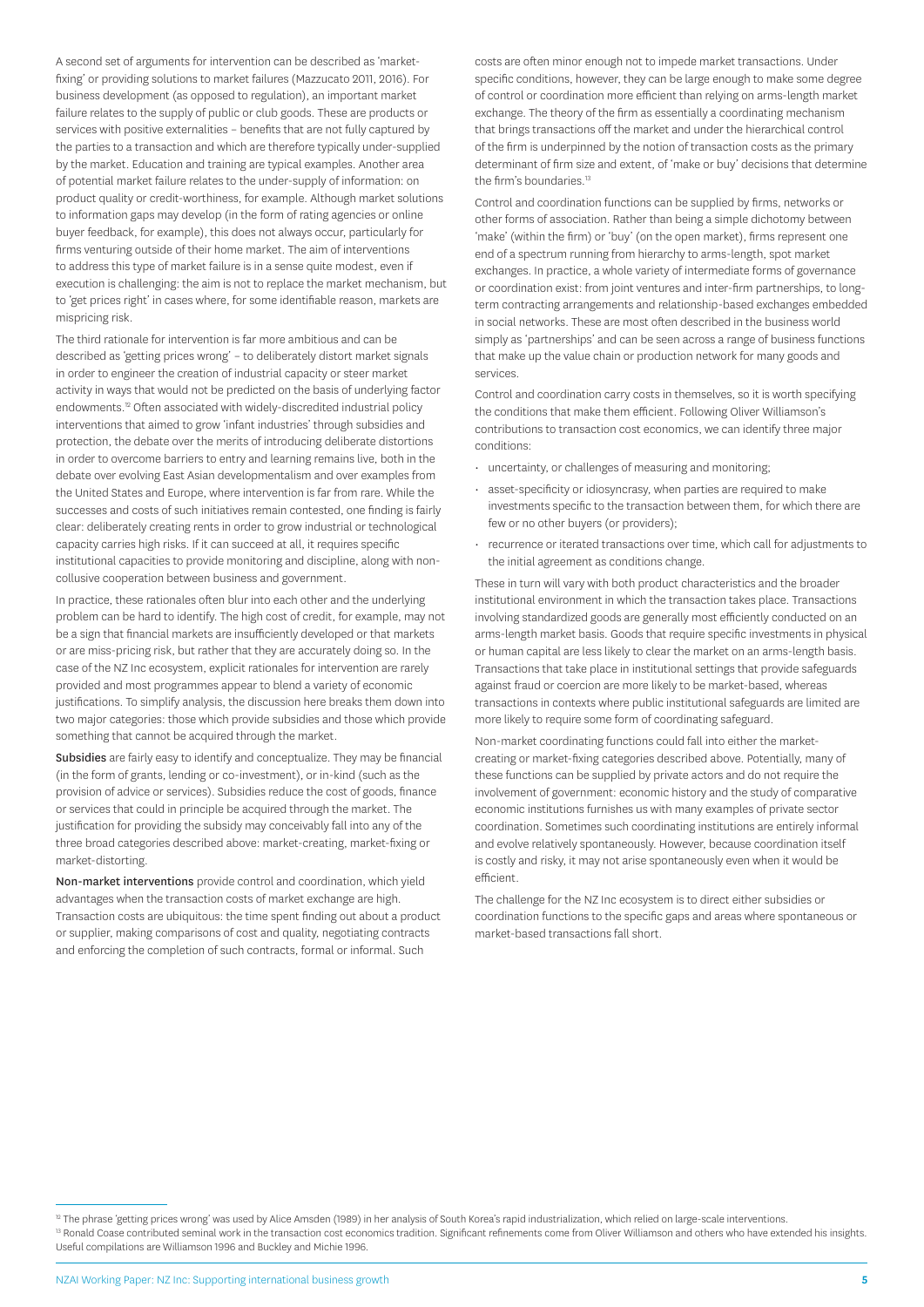# <span id="page-7-0"></span>3. What does NZ Inc do?

The NZ Inc ecosystem supplies both subsidies and coordination to support New Zealand companies. These are described here, along with assessments of their benefits by companies that accessed a mixture of these supports.

### Subsidies and direct support

Much of what the public sector NZ Inc agencies do comes in the form of subsidies, whether financial or in-kind. Financial support directed specifically to international business growth primarily comes from NZTE's International Growth Fund (IGF). Soon after it started accepting applications at the end of 2009, NZTE wrote that the fund was created, 'so that NZTE can better support high growth businesses to build the skills, connections and scale to successfully operate in international markets' (NZTE 2010: p. 6). In 2015, it was described as investing 'up to \$30 million annually', with 'approved 50/50 co-funding grants totalling \$127.3 million for 336 targeted projects, in partnership with 282 businesses.<sup>'14</sup> In its annual reports, NZTE shows appropriation funding for the IGF at a slightly increased level of between \$30 million and \$35 million over 2016-2019, with co-investment now on a 40-60 basis.

Callaghan Innovation grants and investment from government venture capital funds are the other main sources of public sector financial support for growing New Zealand companies.<sup>15</sup> Treasury's Export Credit Office offers insurance guarantees as alternative to accessing such services through the private market, which in some cases will not deal with small or ad hoc guarantees.

NZTE and the other NZ Inc agencies provide substantial in-kind support to businesses to support their international growth. In addition to NZTE's IGF funding, NZTE also supports companies with their own capital raising efforts. The operational costs to run an agency that maintained around 600 staff pre-Covid was around \$200 million in 2019-20, including allocations for special events. Its resourcing and staffing levels appear to have been relatively stable since a restructuring in 2008-09.16 In 2020, its budget and staffing increased significantly in response to the Covid-19 pandemic, when

NZTE expanded both the range of services offered and the number of firms receiving individualized support. As part of the government's trade recovery work across the NZ Inc agencies, NZTE increased the number of its tier-1 'focus' companies from 700 to 1400.

MFAT's budget and staffing are considerably larger, but its mandate is broader than business support. Although many interviewees believed that NZ Inc had only modest resourcing, expenditures specifically for internationalization are actually not that low in comparative perspective for a country of 5 million. NZTE's nearest counterpart in the 'developmental' state of Singapore, Enterprise Singapore (ESG), actually has a similar-sized budget and post-Covid staffing (1000 people, with annual operating expenditure of around S\$300 million), taking into account that ESG includes within its organizational scope a much wider range of functions than NZTE, being responsible for domestic productivity, standards and assurance initiatives as well as international business support.<sup>17</sup>

Table 2 summarizes NZ Inc subsidy-type support for international business growth. They are subsidies because market supply is readily available: there are many private providers of information, advice, training and business services that can and do provide the same services that the public sector NZ Inc agencies provide.

If a subsidy is strategically market-creating, fixing or distorting in dynamically efficient ways, it may be efficient in the long term. There is also a prima facie case that some subsidies offer static efficiency gains. Table 2 indicates the types support that probably offer such gains. In the case of centralized provision of information, the same product can be provided to multiple companies at zero marginal cost, so the overall cost is lower than it would be if each company individually paid private providers. Criteria-based R&D incentives (as opposed to individually-evaluated R&D grants) also likely offer efficiency gains through lower transaction costs, although the dynamic effects remain to be evaluated.

| <b>Type</b>  | <b>Form</b>                                                          | <b>Provider</b>                                                     | <b>Efficiency gains</b> |
|--------------|----------------------------------------------------------------------|---------------------------------------------------------------------|-------------------------|
| '1 to many'  | Market briefs                                                        | MFAT, NZTE                                                          | ✓                       |
|              | Tariff finder                                                        | <b>MFAT</b>                                                         | ✓                       |
|              | Exporter tools                                                       | <b>NZTE</b>                                                         | ✓                       |
|              | Interactive exporter workshops                                       | ExportNZ, NZTE, CAPEs (subsidised)                                  | $\mathbf x$             |
|              | Other information                                                    | NZTE, MFAT, CAPEs, Universities,<br>ExportNZ, business associations | ✓                       |
|              | Other group capacity development<br>(languages, educational courses) | Universities, private providers (publicly<br>subsidised)            | ×                       |
| $'1$ to $1'$ | Market research                                                      | <b>NZTE</b>                                                         | $\mathbf x$             |
|              | Advisory services                                                    | <b>NZTE</b>                                                         | ×                       |
|              | Other business services                                              | <b>NZTE</b>                                                         | ×                       |
|              | International Growth Fund                                            | <b>NZTE</b>                                                         | $\mathbf x$             |
|              | R&D grants                                                           | Callaghan                                                           | $\mathbf x$             |
|              | R&D incentives                                                       | Callaghan                                                           | ✓                       |
|              | Export credit guarantees                                             | Treasury                                                            | ×                       |
|              | Internships                                                          | CAPE, ANZF                                                          | ×                       |

#### Table 2. Support for international business growth: subsidies

<sup>14</sup> Press release, 'NZTE International Growth Fund changes following evaluation.' 7 May 2015 [https://www.beehive.govt.nz/release/nzte-international-growth-fund-changes-following](https://www.beehive.govt.nz/release/nzte-international-growth-fund-changes-following-evaluation)[evaluation](https://www.beehive.govt.nz/release/nzte-international-growth-fund-changes-following-evaluation)

<sup>&</sup>lt;sup>15</sup> Public sector venture capital funding exists in New Zealand but is beyond the scope of this report. It would count as a subsidy to the extent it provides companies with access to finance at lower cost than they would be able to secure from alternative sources. MBIE provides a summary of business support by different government agencies at [https://www.](https://www.mbie.govt.nz/business-and-employment/business/support-for-business/business-capability/) mbie.govt.nz/business-and-employment/business/support-for-business/business-capability/<br><sup>16</sup> Figures for 2006-2009 provided in NZTE 2010. Figures for later years are in successive Annual Reports of NZTE

<sup>17</sup> Enterprise Singapore, *Annual Report 2020-2021*. Borroz 2021 compares NZTE and ESG.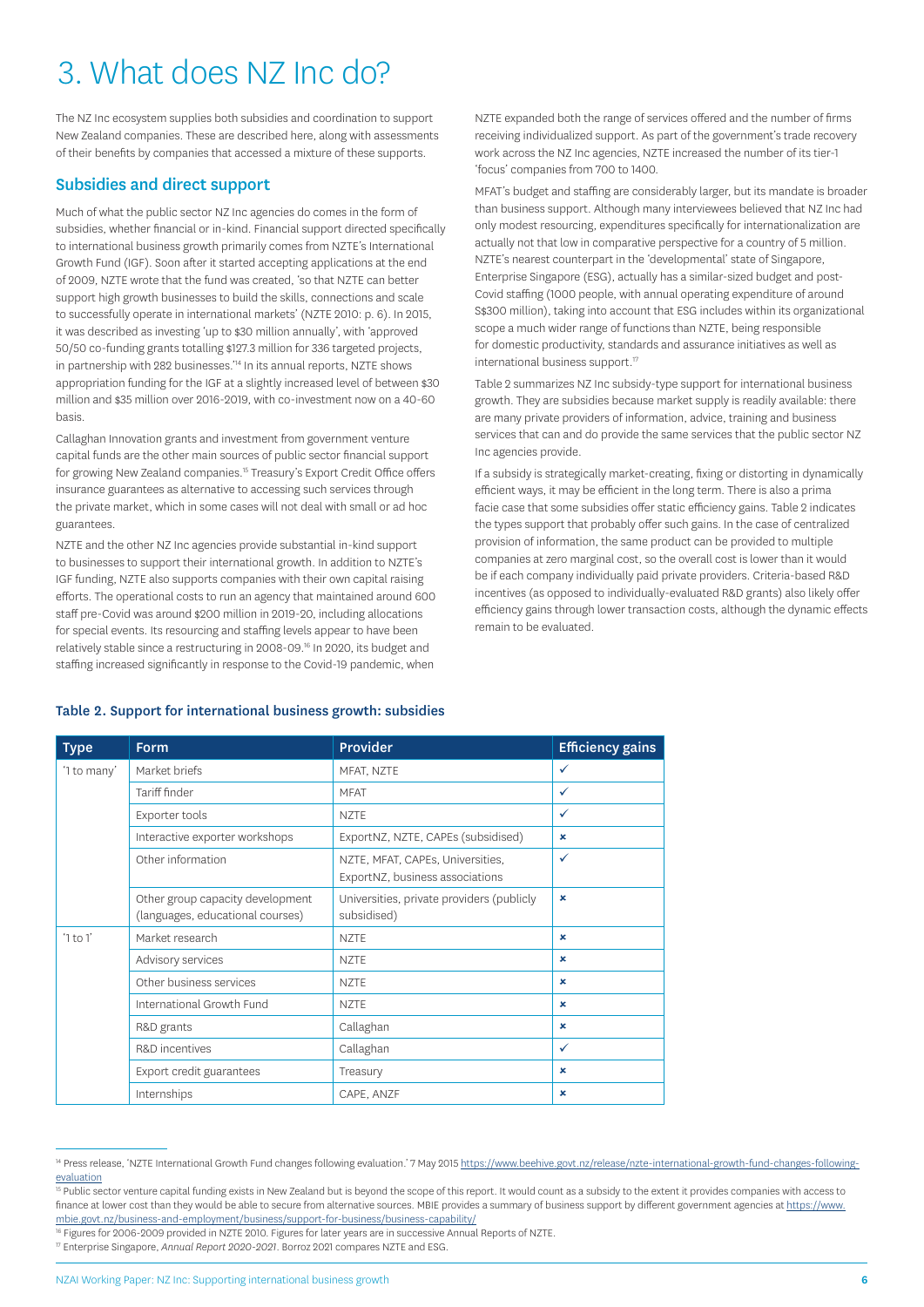#### <span id="page-8-0"></span>Table 3. Support for business growth: control or coordination

| <b>Type</b>   | <b>Form</b>                                                                                 | Provider                                         |
|---------------|---------------------------------------------------------------------------------------------|--------------------------------------------------|
| Indirect      | Economic diplomacy (government to government) - trade agreements,<br>regulatory cooperation | MFAT, MPI                                        |
| $'1$ to $1'$  | Introductions, reputational services                                                        | NZTE, MFAT                                       |
|               | Diplomatic problem-solving (interventions with foreign governments)                         | MFAT, NZTE                                       |
| '1 to many'   | Networking (with central coordinator)                                                       | ExportNZ, NZTE, business associations, Callaghan |
|               | Structured collaboration (with central broker)                                              | NZTE, Scale-Up                                   |
|               | Collective brand-building                                                                   | NZ Story, Tourism NZ, Education NZ               |
| Collaborative | Collective lobbying, government engagement                                                  | Business associations                            |
|               | Trade shows, joint business delegations                                                     | NZTE, business associations, MFAT                |
|               | Shared resources: facilities, logistics                                                     | Individual companies, NZTE                       |
|               | Business partnerships                                                                       | Individual companies                             |

### Coordination and control services

Table 3 summarizes NZ Inc support that provides some kind of control or coordination function. There is no market supply for these functions. Some can only be provided through government authority or intervention. For example, trade agreements, other treaties and regulatory agreements are inherently governmental.<sup>18</sup> Similarly, when MFAT or other government actors intervene with a foreign government on behalf of a New Zealand company, their ability to do rests on their public status. Although private lobbyists and 'fixers' may be thought to provide similar functions for a price, there is no transparent, legal market supply of such services.

Several of the support functions listed in table 3 are provided by private sector organizations through deliberate, nonmarket efforts at coordination. Sometimes, the coordination involves cooperation between public and private sector organizations. For example, trade shows or business fora involving New Zealand companies are often coordinated and partially financed by government agencies, but involve close cooperation with business associations and individual companies. Business partnerships, whether long-term supply arrangements, joint-ventures or other forms of cooperation, are commonly brokered without any public sector involvement. Although parties to such arrangements tend to think of them as marketbased, if they provide efficiency gains it is because they offer a degree of nonmarket coordination or safeguards. The benefits arising from relational contracting exist precisely in the circumstances when purely arms-length market contracting would fail to clear the market. As discussed in the next section, New Zealand companies can run into problems when they treat business relationships as being based on 'trust' rather than providing safeguards.

Many of the executives and entrepreneurs interviewed for this project valued the support they gained through NZ Inc. Those that were NZTE's 'focus customers' – the firms receiving individualized support in the form of advice, bespoke market research and facilitation services – all spoke warmly of their engagement with NZTE. The benefits they describe come in different forms and in many cases demonstrate very close relationships:

'*We actually worked with NZTE on an international growth fund grant which was great in terms of the investment we received from NZTE, but probably more beneficial was the rigorous process we had to go through to achieve that grant and that is the model that we have then taken and used.'*

*'You need to find out what the cost of living is, and what prices are like and what [supplies] cost in that country, what the hourly rate is and things like that. Trade and Enterprise have been marvellous help with those sort of things.'*

*'NZTE have got big teams in China. Members of our team have done the Accelerate China Course through NZTE and that's immersive.. brilliant and most of the companies who have been successful in China have done that course. Then we are constantly working with the Market Managers who have*  *got that local market knowledge.. and so our China Manager is really linked in with them. They have made some of our key introductions.. So it's huge. The resource within NZTE is massive and we basically developed our strategy alongside them.'*

'[NZTE advice] *made a very valuable contribution to our business – very valuable – we are much better today because of their input than we would have been without them.*'

'We treat that person [the NZTE business manager assigned to the company] as part of our team. She knows – there is nothing she cannot know and she actually will debate with us on some of our decisions which I think is really good. She still makes us thinks about what might be but also extends support in delivering some of the solutions.'

'We have a lot of support from NZTE... for a long time they were not keen *on supporting us. It was only after much showing them that our sales were growing and we are here for good. I understand they have their own criteria and so eventually they put us in one of the customer bid focus groups and they have been very supportive – excellent – in terms of identifying ways they can help us with our business and our exports and our strategies.'*

*'I work very closely with NZTE in all the markets - in all our markets - so I have got a very close relationship with them... They basically came to me and said we have got an opportunity which we are looking for a strong NZ company to step into. Is this something you would like to look at? …As a result I have had some amazing opportunities through them and certainly they have been a huge asset to us, as a business… 'They have got people there that understand culture, language, they are embedded. So they have got the relationships with other businesses. I am not based there. So if I want to understand what the competition is, they have got all that knowledge. If trends come up - changes in pricing - things like that - they will send me photos.. I honestly cannot speak highly enough of that relationship because I can't be in those markets constantly and something will happen and sometimes your distributor may not want you to know, and it will come through [NZTE].*

One start-up company aiming to disrupt a particular industry area, described NZTE support in these terms: *'It's amazing. We are humbled, seriously, humbled by NZTE. … they recognise us as being innovative and unusual. [This industry] in NZ is not a comfortable place except when you start working with NZTE and NZTE is so supportive. So they gave us a great document to help us with our compliance to work with… having that embrace from a government institution, it's amazing*.'

These and other interviewees reporting positively on NZTE support were from both large and small companies. Even large companies that relied extensively on independently-established business partners in some cases also made use of local NZTE officials for information on host country regulations and other issues.

<sup>&</sup>lt;sup>18</sup> Governments sometimes contract private advisors to conduct negotiations, and frequently outsource discrete parts of the supporting analysis. But the resulting agreements only have force because they commit governments to act in accordance with them. Private transnational regulation and standard-setting is extensive, but largely voluntary. In contrast, companies cannot choose whether to comply with government regulations and mandated standards.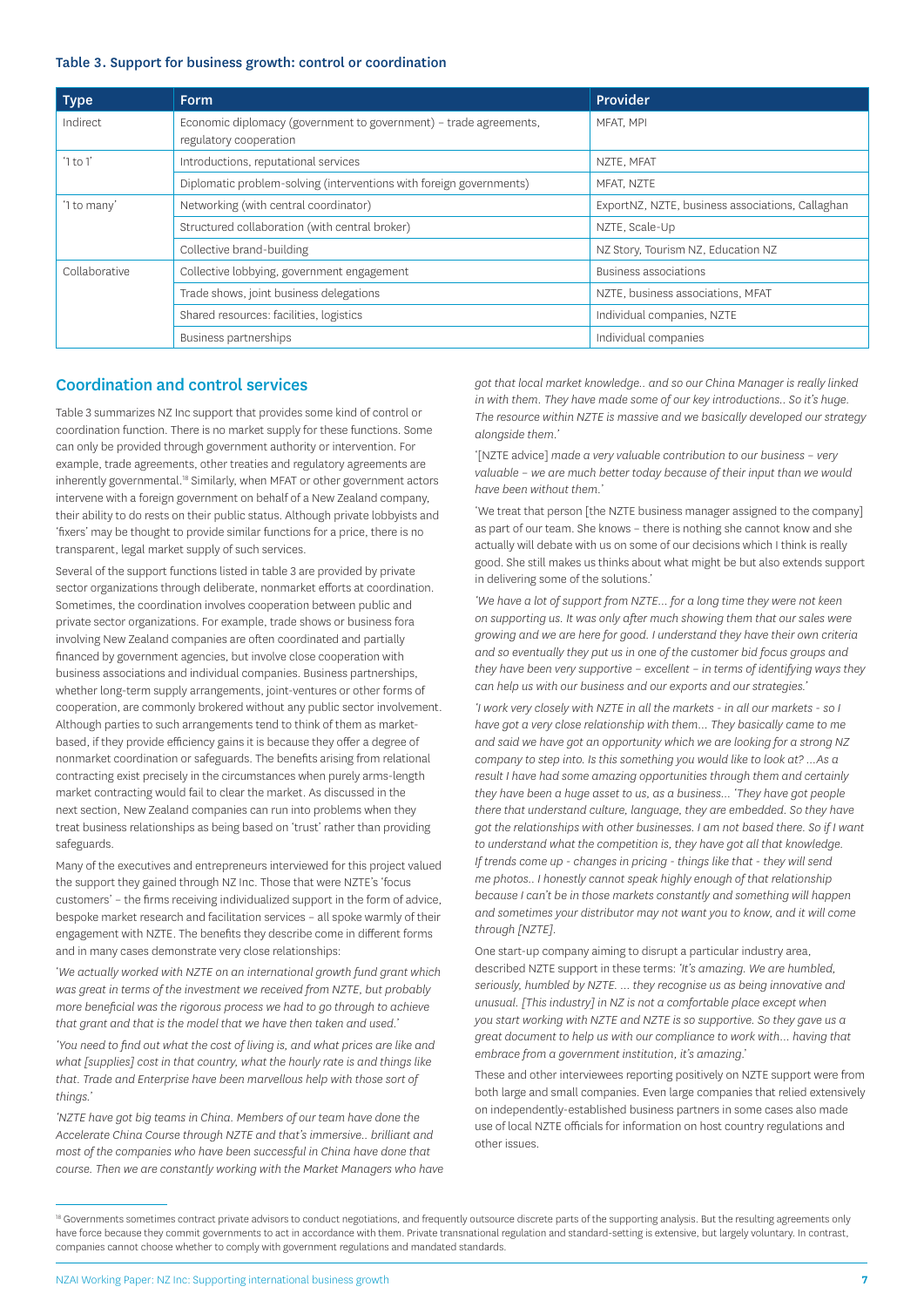#### <span id="page-9-0"></span>Leveraging group or governmental capacities

Other NZ Inc services provide things that cannot be acquired through the market. One frequently-mentioned benefit of engagement with NZ Inc is engaging in tradeshows and offshore business delegations. These are typically coordinated by business associations but the costs and much of the itinerary are often supported by the public sector NZ Inc agencies. The benefits go beyond the direct subsidy. As one interviewee put it, '*they will take a site and invite NZ companies to participate where for us, it might have been uneconomical for us to attend ourselves in our own right, but we can plug into those types of things. So that's quite a useful way of networking and understanding each market a little bit more. We have also done some government delegations, some trade delegations up into a number of those countries. That also gives you the opportunity to learn about the market more and meet the right people that have also got the same challenges and sometimes you can find mutually workable solutions*.'

Many interviewees pointed to the benefits of shared platforms overseas facilitated through NZ Inc, including the New Zealand branding that came with working with an offshore post. Using the High Commission or embassy premises, many believed, was not just about having a venue, but being able to showcase New Zealand products collectively and gain from the established 'NZ story' marketing.

The efficiency gains and dynamic benefits of collaboration are recognized by many NZ Inc players. NZTE dedicates some funding and human resource specifically for this task. As viewed by a company founder who worked with NZTE and other agencies on one such initiative, 'It is so important to work with NZ Inc rather than relying on a middleman to assist company by company.' The need was to create 'a whole ecosystem' through which New Zealand companies engage with offshore locations. Although only one of the companies interviewed for this project had actually obtained funding specifically for collaborative projects overseas, other types of informal networking support were recognized.

One of the ways NZTE and other NZ Inc agencies have played a coordinating role is through facilitating the all-important process of finding the right business partner overseas. This relies not just on knowing who is in the market, but knowing reputations and local status, matched to conditions on the ground. Some companies recognized there was no real substitute for having a local presence themselves, but still saw value in the NZ Inc role. One described NZTE's Business Development Managers as 'the matchmakers' along with the Trade Commissioners and Beachhead advisors. Another senior executive at a small and relatively new company described the establishment of major partnership with a foreign firm as partly good fortune, but NZTE and other NZ Inc agencies had played a critical role in bringing them together. This included both the good offices of a business association, as well as NZTE funding for an initial trade mission and Callaghan support for R&D.

In some cases, interviewees recognized that the ability to engage with a public provider of advisory and problem-solving services had value because it was not based on a market transaction. One noted, for example, 'We have never used consultants for that kind of thing.. we never knew how to instruct them for a start.' This points to a significant potential for market failures in the purchase of advice generally, but particularly overseas: there is an inherent asymmetry in information between the purchaser and seller of advice, which suggests an efficient role for nonmarket sources of information.

Fostering relationships by providing some kind of credibility assurance can run productively in both directions. A former diplomat noted that he had responded positively to a request to arrange a New Zealand business delegation's itinerary in a foreign country because he knew the business leader involved: *'[he] was a strong personality, he knew exactly what he wanted to achieve. And I also knew that he was in close consultation with the government about what he wanted to achieve and that he had if he said we'll get a New Zealand delegation to come to [the country] and it will be a senior delegation, then that delegation would come. So I was on very solid ground and going to industry players [in that country] and saying, we've got this delegation coming.. their side could see that it was a person of absolute credibility in New Zealand.'*

Nonmarket advice, knowledge-sharing and brokering of partnerships is of course also the province of private sector business associations. The value, potentially, is that a formal and visible organizational structure provides greater accessibility for New Zealand companies – the ones that may initially at least lack serendipitous friendships and contacts of their own. As one interviewee with a deep connection to the private sector ExportNZ, this is exactly what the association was for:

*It's "exporters helping exporters" – put your hand up and say you want some help and with the local business community around here, it's amazing – the brotherhood. All different sorts of things that people want to know, things like how do you do this and how do you do* that. *People are happy to help. Not many people aren't happy to help.'*

Another interview saw value in business association conferences and events, in people getting to know each other. *'You rub shoulders with people that are trying to do pretty much what you're doing, and nearly always you'll find someone who's done it before so they can share knowledge.. the networking that goes at lunchtime and after at the end, over a drink is probably as important as the forum itself.'* More focused events involving those with shared interests could bring 'years of experience' into the room. The benefits were spelled out further by another entrepreneur: '*You meet others and you develop a relationship trust relationship with fellow businesses in the industry, you would likely find that some of the businesses that you now have relationship with have already been established in certain markets overseas for a long time. And they could actually share the contact. They share insights on how to get into that market share contacts and relationship and market that you would take a number of years to develop*.'

Collaboration can mean more than providing informal advice and information-sharing. It is also a way of overcoming problems of scale. One executive described how this had worked when they had initially ventured into one overseas market: '*We didn't have the critical mass to be able to just set it up, so we partnered with some other NZ companies and took on board a bundle of NZ products that fitted that same end-use customers.. That gave us the right amount of critical mass both to have some revenue down there to pay for our fixed cost but also it gave us the ability to ship containers which were full. We became their agents.. So we asked for them to support us with marketing, to support us on the training of your staff, etc. and in some instances with the terms as well. All those sort of things made it work for us*.' Several others also noted the importance of 'critical mass' and the potential for sharing resources to achieve this: when it worked, it could be much cheaper to do things together.

Some interviewees found their peers ready to support each other. '*Another thing I like about NZ companies is that they are quite willing to share and to collaborate. So there is quite a lot of knowledge sharing*.' Some saw great potential in working together. *'Coalitions and things like that are where I think businesses are going… you bring different people and different businesses together you also bring this skillset and that knowledge, contacts. It's the only way NZ can succeed especially from a marketing point of view. We just do not have the weight of that dollar to make our marketing spread.'* 

Involvement with formal business associations was also viewed by some interviewees as offering traditional benefits in terms of combined advocacy. Thus as well as gaining the 'benefit of a being visible in the industry… Having awareness of who's doing what, what the industry wide challenges are', working with a formal association also meant '*being able to combine individual voices into one industry voice that is very strong to the government.. Presenting the industry to the public to gain public support for the industry. So once you're part of a collective, there's a bunch of things that you can do that that you yourself, one individual company cannot*.'

#### Leveraging governmental status

Many interviewees were able to recall instances when New Zealand officials abroad had provided useful introductions and status that was based on their governmental status. The examples given reinforce the scope for nonmarket interactions, in that officials were leveraging their public role to provide something that a private advisory firm could not. One executive noted that 'some of our ambassadors are incredibly talented, capable, impressive people' whose governmental contacts were often valuable. Sometimes, diplomatic or ministerial intercessions with a foreign government were able to provide crucial support when encountering obstruction. [interview 2] While not an everyday need, large companies were just as likely to find such services useful. As put by one executive, offshore posts provided crucial access to foreign governments, '*who hold enormous sway over the business landscape.. NZTE are our doorway. They have people on the ground [in] a*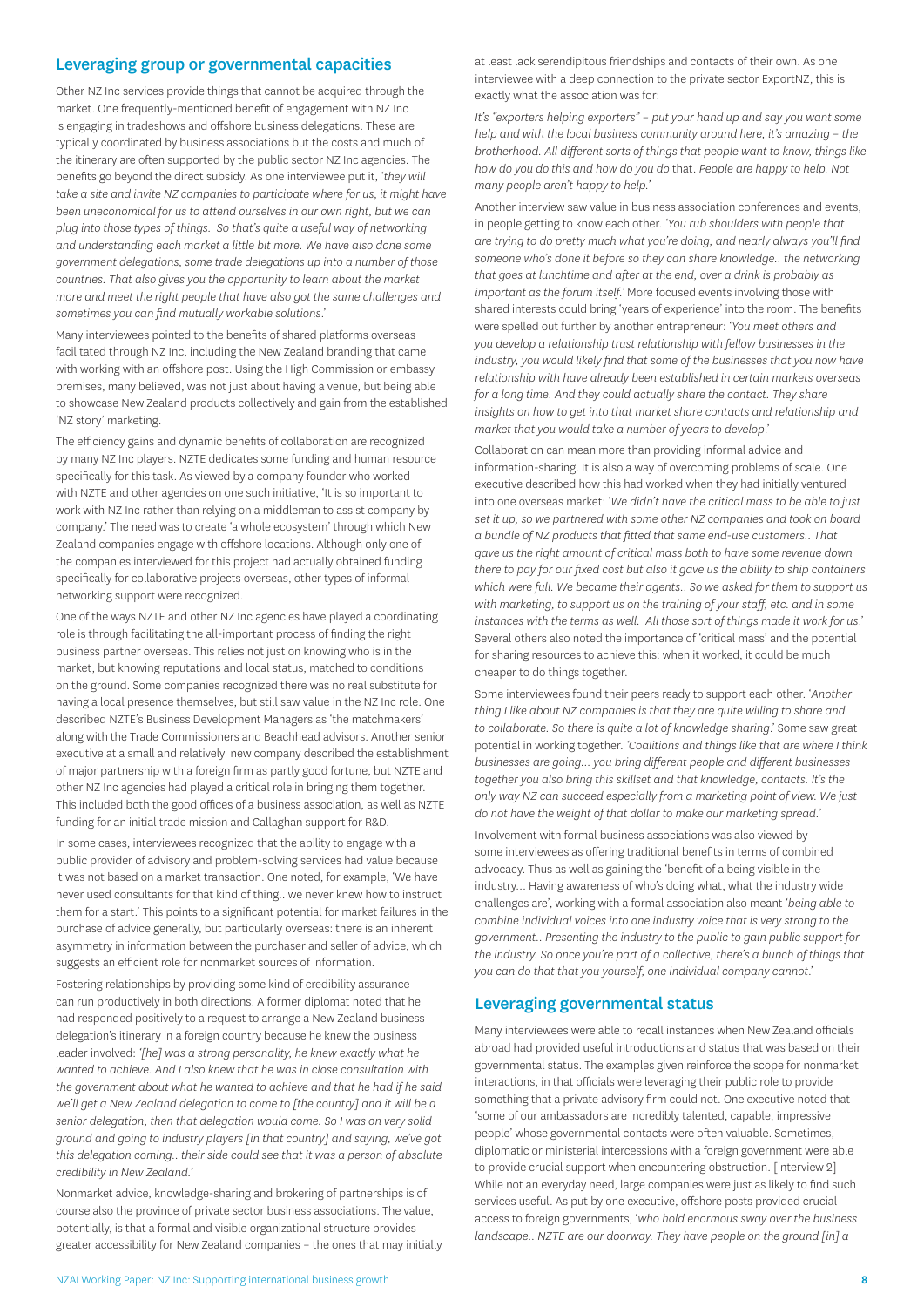*number of other places and we are very well connected with that team. They do a fabulous job for us.*'

In many foreign contexts, governments play a much larger role in the economy than in New Zealand and, even when this is sometimes resented by the local business sector, officials may still have high prestige. One New Zealand executive recognized this, saying that '*There's no doubt that having the ambassador in the room or having the trade commissioner in the room just gives you a level of gravitas that's very hard to do as an individual businessman.. the perception was probably incorrect, but we were then seen to have the backing of the New Zealand government.*'

From the point of view of former senior officials interviewed for this project, this leverage of official contacts was seen as part of the job, based explicitly on taking a broader perspective from that of an individual firm: *'You've got to be very careful not to stray into doing the company's business. That's for them to decide. I think the role of the Foreign Ministry is to help identify the right contacts for the New Zealand company.. that's the job of the ambassador or the high commissioner, their job is to be out and about and to know where New Zealand strengths are and to know what the New Zealand government's policy is, and to be thinking where the opportunities lie.. For the big sort of national interest type economic policy issues, it's probably going to be the ambassador's responsibility to prepare the ground, because no single company is going to carry the investment for you to see that sort of win, when there is a clear New Zealand national interest in developing a relationship.'*

Overall, most companies that engage with NZ Inc view the ecosystem positively. The contribution of New Zealand's economic diplomacy – particularly trade agreements and the pursuit of better market access rules (and implementation of those rules) – is often taken for granted. To the extent that trade rules are stable, the access enabled by New Zealand's trade negotiators forms a crucial, but somewhat invisible, part of the landscape in which businesses operate. While not always front-of-mind, market access rules are of course essential for exporters. While there is always room for debate over the content of any particular inter-governmental agreement, the government resources dedicated to achieving better access or more favourable regulatory standards constitute a core public sector area of work for which there is no substitute.

The subsidy element of what NZ Inc does, in contrast, represents a substitution of public for potential private expenditure. Not surprisingly, firms that enjoyed access to NZ Inc financial or in-kind subsidies appreciated them. This was particularly the case for those receiving the highest level of NZTE support. As discussed below, it remains an open question whether the subsidies represent value for money for the New Zealand taxpayer.

The coordinating and control functions provided by NZ Inc were viewed positively by many interviewees. The value of different types of coordination is a persistent theme running across interviews and other research on the international growth of New Zealand companies. The examples, although anecdotal, are consistent with theories suggesting these kinds of arrangements can reduce transaction costs and provide safeguards that enable businesses to develop in markets where they would otherwise struggle. While it is possible to over-invest in coordination, this was an area that several interviewees recognized as relatively under-developed. This and other limitations of NZ Inc are discussed in the next section.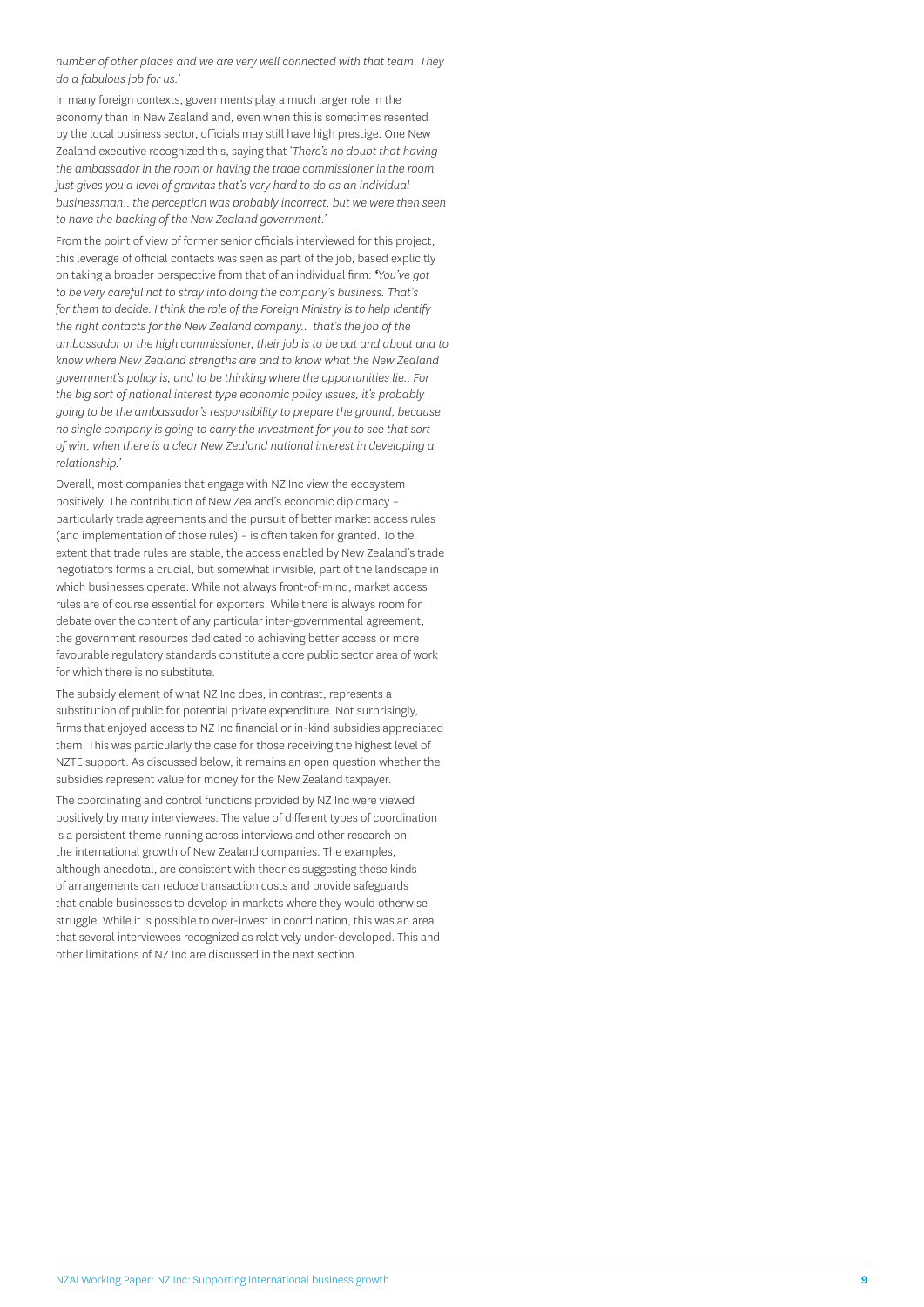# <span id="page-11-0"></span>4. What NZ Inc does less well

It is difficult to assess the net benefits arising from NZ Inc activity and expenditure. The firms that received the most significant subsidies, in the form of International Growth Fund or individualized services from NZTE, certainly appreciated them, but we do not know how much difference the subsidies made. The benefits observed by the recipients are not the relevant yardstick. It seems to be the case that most of NZTE's 'focus' companies have done well and put the support they received to good use. The question, however, is whether they would have done as well without NZTE support, given that most services were available through the market.

Answering this question is beyond the scope of this report, as it would require either a matched dataset or a strong counterfactual model, neither of which is readily available. It does not appear to be a question asked by NZTE itself, at least insofar as publicly-released material suggests. In a detailed report to parliament in 2010, NZTE describes the monitoring and performance targets that both the companies receiving support and NZTE itself were subject to. NZTE data suggests that firms receiving support generally meet their export, revenue and other growth targets, but does not appear to assess how well they might have been expected to do in the absence of this public sector support.<sup>19</sup> It is inherently difficult to make the call, particularly as NZTE makes it a point to support firms that are already 'competitive' (Borroz 2021). One interviewee with decades of international business experience observed that when he'd been with a large company with revenues in the hundreds of millions, '*We got all sorts of support from NZTE, although this company could pay for its own R&D*.' In contrast, a start-up company he had been involved with got almost nothing: '*because we don't qualify for their fast whatever it is.. I think NZTE's mandate is to look after those big companies. And I know they would say it's around bang for buck, but I would argue that those big companies will do it anyway. They've got the resources to do it.*'

Although focused support from NZTE has been directed at some of New Zealand's largest and most established companies, there are many examples of relatively new and small companies that receive individualized support from NZTE. But one might expect competitive, promising firms with good business plans to do well regardless of public support. Many high-performing companies report either no engagement or minimal contact with any part of NZ Inc.<sup>20</sup>

A high-level observation is that New Zealand's ratio of exports to GDP has overall declined from a high point of nearly 36% of GDP in 2000 to 27% of GDP in 2019.<sup>21</sup> Although there are many company-level success stories of diversification into higher-technology or value-added products, overall the export mix remains dominated by commodities and (until Covid) tourism. An 'export complexity' assessment hosted at Harvard University put New Zealand at 49th out of 133 countries in 2019, a decline from 33rd in 1995. Of our higher-complexity exports, ICT exports fell from 5.11% of total exports in 2000 to 3.05% in 2019.22 Exports have of course grown significantly in raw terms over this time, and it is possible that the ratios would look worse without the support offered by NZ Inc.

Although the counterfactuals are almost impossible to prove, the reported experiences of NZ Inc players suggest some the ecosystem has some weak points.

### Red tape and fragmentation

Although most companies receiving individualized support had no complaints, others reported onerous paperwork and compliance requirements associated with either Callaghan Innovation grant funding or NZTE finance. Some of the comments included:

'It would have been easier to earn the money ourselves.'

'Hideous to the point we gave up.'

'The paperwork really was not accessible and seemed to go beyond what was reasonable or necessary. Pitching to venture capitalists is quicker.'

'The language requirements, for migrant businesspeople, are really daunting.'

*'I'm a very practical person and I find bureaucracy really hard work.. They just frustrate the hell out of me and I end up doing it myself.'*

According to one source, when the government attempted to be more entrepreneurial, it was in ways that made it difficult for outsiders: '*We learnt in our dealings with [one government initiative] that unless you were connected with the right people, you weren't in. So there's an official structure and there is the people that really make things happen and they're not necessarily the same.*'

Fragmentation and the multiplicity of sources of information were a problem for several interviewees. One, for example, although reporting very good relationships with several NZ Inc agencies, noted that '*there is a little bit of disconnect between them – they are not entirely sure what each of them are doing.. they agreed they should meet and coordinate more often.'* 

Another thought that several NZ Inc agencies could be combined, which would result in operational lower costs for delivery and lower costs (in terms of time) for companies seeking support: '*At the moment, it is like, how do you know which is which? I remember one document that I actually received from a private enterprise that tells me how many incubation or ecosystem organization are available out there. But it's definitely not in the public arena*.'

*'There's some really good people in some of these organizations, really good. And I think they try and complement each other [but] I don't know, just they've all got different KPI's – it does not make for a productive team.'*

Fragmentation also recognized on the private sector side, with very large number of industry and business associations. One former senior executive with long experience with different organizations said there had at times been moves to consolidate some of them, but it had not proceeded 'People want to get their particular issues focused on.'

### Lack of absorptive capacity

The '1 to many' services provided by NZ Inc agencies are efficient and scalable at low cost, because they essentially involve disseminating information. The limitation is that this is often relatively low-impact. The problem reported by many companies did not relate to the quality of the information, but that it was not specific enough to justify the time spent trying to absorb it.

This problem is compounded by the proliferation of information sources, both coming through NZ Inc channels and the wider world of LinkedIn, newsfeeds, private newsletters, consultancy reports and business media. Despite attempts to consolidate and link across the different NZ Inc players, they remain scattered. Accessing information is not low-cost in terms of time and effort. This is particularly the case for small companies, which find it difficult to spare the human resource to attend seminars, networking events or keep abreast of online information.

In informal conversations, several exporters were blunter about the limitations of much of the information disseminated by NZ Inc: it was simply not relevant enough, not only because it was not specific to their particular

<sup>19</sup> The report itself (NZTE 2010) is striking for the level detail NZTE was required to furnish - down to every single, individually itemized and costed business trip taken by staff in the preceding 4 years.

<sup>&</sup>lt;sup>20</sup> This in itself is neither surprising nor suggestive of any limitation in how NZ Inc functions.

<sup>&</sup>lt;sup>21</sup> Based on World Bank data <https://data.worldbank.org/indicator/NE.EXP.GNFS.ZS?locations=NZ>

<sup>&</sup>lt;sup>22</sup> Atlas of Economic Complexity<https://atlas.cid.harvard.edu/countries/166>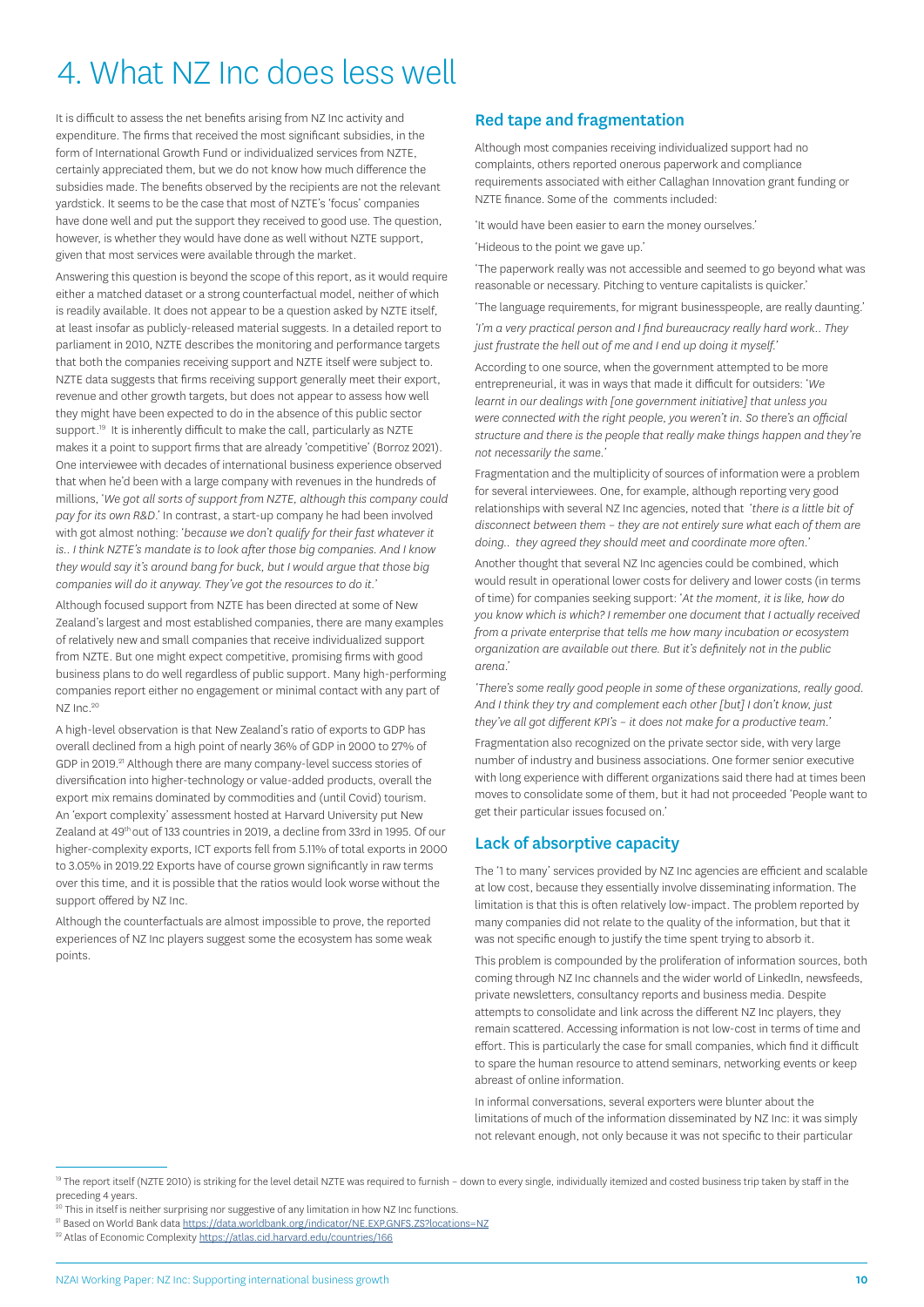<span id="page-12-0"></span>firm or industry, but because the speakers on the platform were often not the people they most needed to hear from. Some believed it would be more useful, for example, to hear from Chinese officials on the issue of changing Chinese regulatory requirements, rather than New Zealand officials or businesspeople. Although rarely mentioned directly, there seems to be a pervasive under-utilisation of the knowledge held by migrant entrepreneurs.

Another problem identified by some interviewees was that while many government officials in offshore posts were helpful and smart, often their knowledge base and connections were shallow. Most were in their positions for only a few years, hence unable to develop the depth of knowledge, deep relationships and language skills that were really necessary – especially in places where 'relationships are everything.'

### Coordination: nice in theory, but..

Although the coordination functions of NZ Inc are highly valued, they are also under-developed. The limitation runs across both government cooperation with businesses, and cooperation among businesses themselves. There are many points of contact, and most of the time relationships are cordial. Networking events are frequent and popular. The limitation is that collaboration of the kind that yields strategic gains is relatively rare – or at any rate, opportunities for such collaboration often go unfulfilled.

Although, as discussed in Box 1, some elements of the picture have changed over time, in other respect the problem is not new. A former public sector official recalled the offshore networking of NZ Inc in the past: *'They had the NZ Business Council in [country] and once a month they would meet for cheap booze at the High Commission .. the Trade Commissioner would buy the grog duty free and it was made available either free or 50c a can or something. After a while.. I said to these guys look, what we have got here is a NZ Business Council but all it is is a social gathering. If you want to get the support and the resources of the High Commission behind you, you had better start doing something that reflects what we might expect from a 'business council'.* One of the first things he'd wanted the Council to do was engage with local businesspeople. As he saw it, some New Zealand members were receptive, but '*some of the members of the NZ Business Council were very nasty about it – very unpleasant. They wanted to tell me to get the hell out of the place – it's no business of mine as a public servant. But once you start threatening reduced access to alcohol … people feel as though they had better listen for a while.'*

Even when companies participate enthusiastically, the networking that dominates much of the non-subsidy NZ Inc activity often yields diffuse gains and consequently some are reluctant to invest much in it. Many report meeting useful connections and picking up valuable information, but quite often they find it hard to pin down rewards, or acknowledge the gains are limited. Even strong proponents of active collaboration among New Zealand companies saw limitations in business association activity as currently structured: '*I think we need to see value in [business associations]. But if it is just basically attending a meeting once a month and there is no value in it, why are we there?' There needs to be an actual value, a way of commercialising the connections.. as a business you are putting your time in and there is a value to that and you need to see a return after that and if it is just going for drinks and basically just meeting some nice people, it is not necessarily the best use of my time.'*

One executive recalled ad hoc cooperation with other New Zealand companies to share shipping and other costs While he saw it working sometimes, it was often impeded, in his view, by two features of the corporate landscape. One was the gap in size between small companies like his own and the large New Zealand companies: '*they have kind got their own things running and there's not as much crossover relevance because there is such a gap of size*.' Whereas when it came to working with other small companies, '*it comes down to time. To get a cohesive strategy going you actually need to put a lot of energy into it and I think everyone is so tapped out on free attention, that it quite difficult to do that.. focusing on your own thing is seen as an easier option*.'

Another company founder and executive with experience in several companies, both in New Zealand and overseas, believed New Zealand companies needed to focus more on practical collaboration that reduced business costs by sharing fixed costs – citing the Food Bowl as a successful example. But at the same time, he recognized this was rare, because often

New Zealand companies were unwilling to share information and at times they did not stick with their commitments to collective efforts: '*People don't show up. They went somewhere else*.'

For some, working with others in formal associations was somewhat peripheral. An executive from a medium-sized company noted that 'we are involved with trade associations and supplier associations and all these sorts of things', but gave an example of collaboration with others in the same industry that was for charity.

Several interviewees saw an underlying attitudinal or cultural resistance to collaboration. One interviewee referred to '*the kiwi DIY mentality.. because they believe that they can learn to do it and they don't trust partners to do it with*.' this was often engrained in company DNA, part of spirit of innovation and desire for control, independent problem-solving – and a common motivation for setting up their own business in the first place. A cultural tendency to strive for independence '[is] *what we have got to fight everyday, because we know that we have this default tendency to not collaborate*.' While some were hopeful that this could be overcome, others were not. Commenting on the potential gains from collaboration in the form of sharing resources: '*I've seen zero evidence.. doesn't mean it doesn't exist. I've just never seen it. The problem is the penchant of Kiwis wanting to paddle their own waka.*'

Sometimes, the smallness of New Zealand's business world seems to hamper cooperation, particularly among rivals. As one former senior executive put it, sometimes '*people have been too envious of us to want to partner with us*.' He and others also noted the obstacles to cooperation arising from divergent objectives, different standards for execution and different time horizons. One senior executive with decades of experience with a large company recalled an instance several years ago when he had seen an opportunity in a strategic collaboration among New Zealand players in his industry, but his attempts to collaborate were rebuffed 'they didn't want to know about it.' The highly successful company he helmed was instead built with foreign partner. While jealousy or lack of ambition might have been behind this reluctance to work together, he also believed some New Zealand exporting companies were not really wanting to invest in deep understanding of offshore markets or ways of raising productivity and quality – they were looking, in some cases, for quick sales.

Distance from government and connections with industry peers vary a lot by sector. One executive from the tech sector recalled very little sharing of information or support early in the 1990s, 'We just had to figure things out as we went along.' He noted this had changed over time. Others from new or emerging sectors noted they lacked the depth of connection with government and consequently did not enjoy the same consideration as established sectors.

Almost all interviewees believed that collaboration was at least potentially valuable. To the extent it failed to materialize, this was something they regretted. This suggests that failures to cooperate are not deeply culturallyrooted, but arise from the transaction costs and cooperation dilemmas inherent to organizing. This captures a rationale for strategic interventions by the public sector. In the view of one senior executive with long experience in both large and small companies, productive collaboration often did not occur '*because somebody needs to sit in the middle of it*' to convene different actors. Even when they had a shared interest, the organizing costs of bringing different groups together could be prohibitive: *'If you're talking about a couple of companies working together, it's easy. You go and have a coffee with somebody you them like you either bond and have a rapport or you don't. And if you do, then it's relatively easy to then move forward together. That's not New Zealand Inc. That's just a couple of companies working together. New Zealand Inc to me is more sector based.. [but] it doesn't happen at all.'*

A former executive with decades of experience noted the difficulties of sustaining private organization, citing the business networking group Kea as an example. 'It was a public good and whilst you should be able to find lots of people to support it -- because it's so good --where it required just doing it on a goodwill basis it was hard to get money.' In the end, he said, many of those who did contribute to collective efforts did so on a goodwill basis, because '*they want to give back to the community… but, you know, basically if you're running a company, you've got a duty of care to your shareholders*.' Although not a limitation of NZ Inc – we should expect that much business activity is most efficiently conducted independently – it is worth noting that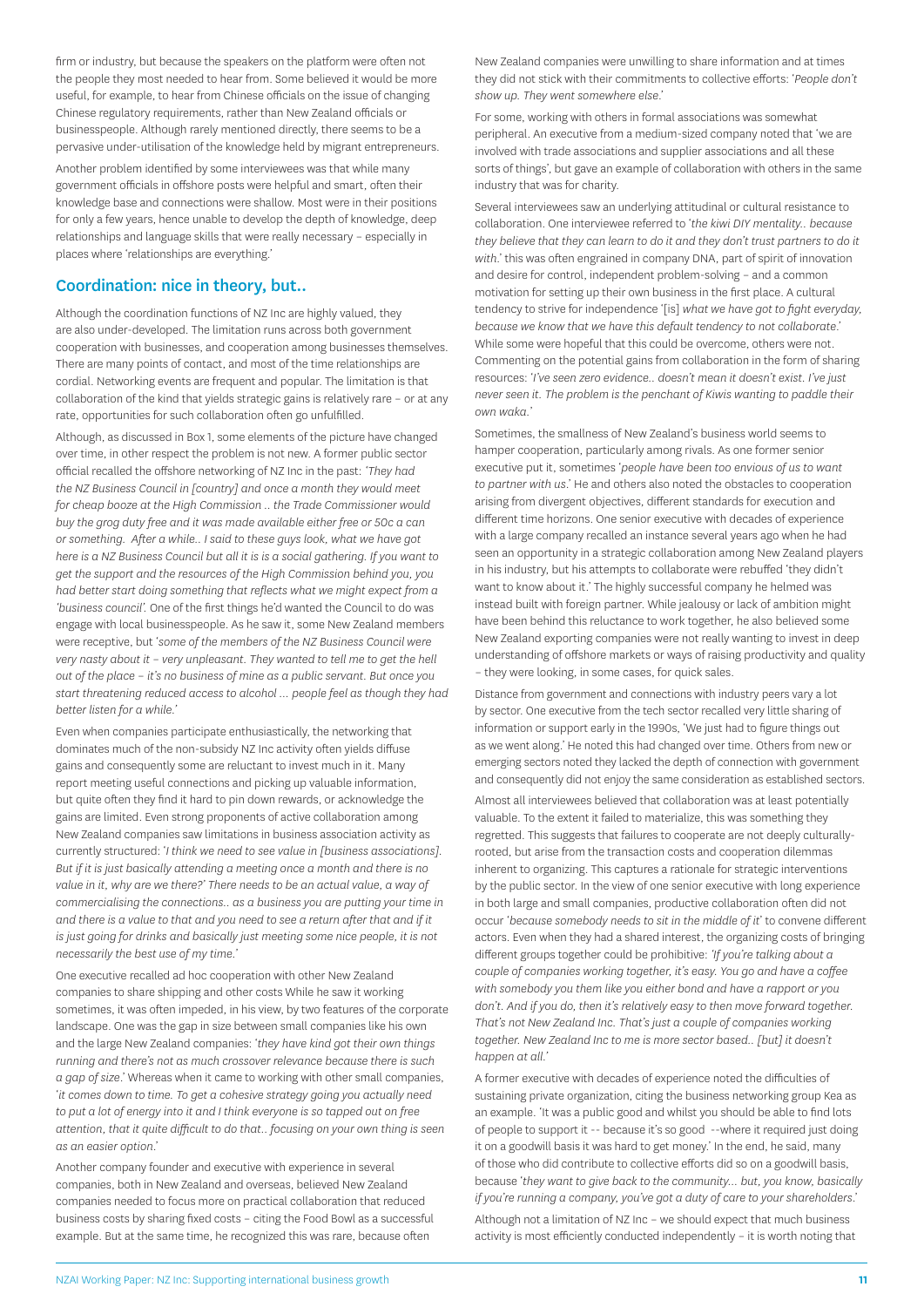<span id="page-13-0"></span>many companies interviewed reported minimal or no engagement with NZ Inc, whether that term was used or not. Many companies form their own partnerships and identify the sources of advice they need independently. For others, engagement was 'nice' but peripheral. One chief executive with a significant presence in China described his relationship with NZTE as being more often about his staff helping them, but 'they do introduce us to customers. Back here not so much. They send us reports and surveys.' Others described serendipitous personal connections in overseas markets as providing the crucial partnerships, with several noting how they had been 'lucky' to be able to leverage friendships and personal networks, whether from their own previous roles or connections via former employees.

One chief executive who had established an overseas subsidiary noted that, for a small company such as his own, 'The critical question is Do we have as trusted partner there – a local who is able to run that business for us?' In his case, local connections were formed entirely outside of both the expatriate NZ network and anything that could be called NZ Inc. This was not uncommon, and did not imply any ill-will. As one company founder put it, when she had established her subsidiary overseas, there had not been many other New Zealanders there. Now there were more, 'We share stories and we might talk about who we deal with' but the company did not really use New Zealand connections. 'We had been in country for many years before we even knocked on the door of the High Commission.'

## 5. Could We Do Better?

NZ Inc does a lot with relatively modest resources. Many relationships are flourishing and exports proved resilient in the face of unprecedented pandemic-related disruption in 2020 and 2021. There is commitment on the part of officials in the public sector NZ Inc agencies and private business associations to work together to promote export growth and business resilience. The NZ Inc crisis response in 2020 and 2021 included many remarkable feats of logistics organization, adaptation and execution of new tasks. This could not have been achieved without a foundation of organizational capacity and established channels of communication.

The limitations and criticisms of NZ Inc expressed in this report need to be put in context. Not only is there much that is going well, the potential to do 'better' only exists if it fits the conditions of this country. You can only work with what you've got. This section discusses some of what we have got: the factors that both enable and limit the way NZ Inc works.

#### Prevailing ideas

At least on the surface, prevailing ideas set limits on the ambition and scope of NZ Inc. Since the liberalizing reforms of the 1980s and 1990s, governments have been unwilling to step openly into industrial policy. Many accounts refer to the influence of these reforms and "neoliberal" ideas in New Zealand. Yet it is clear that New Zealand economic policy over the last twenty years has strayed significantly from any pristine ideal of being hands-off or limited to enforcing competition and market functioning. The existence of NZTE and the mandate to support business growth in the other NZ Inc agencies is based on the idea that there is a legitimate role for government in supporting, as opposed to regulating, business. The mindset that matters is thus not whether the government should support business, but how.

The predominant ethos in the NZ Inc agencies is one that attempts to preserve a market orientation. This is deeply-etched in NZTE (Borroz 2021), which has an orientation to service, not steering. NZTE consistently refers to the companies it supports as 'clients' or 'customers', despite the obvious fact that they are not clients: they do not pay for NZTE's services, and the nonmarket nature of the interaction provides the entire rationale for NZTE's existence.<sup>23</sup>

This orientation is also evident in an organizational ethos that values private sector skills and experience. The average tenure of an NZTE staff member was 4 years in 2010. For each of the preceding four years staff turnover saw around 20% of total staff leave the organization. Both of these things were explicitly noted as not problematic in NZTE's report to parliament (NZTE 2010). This makes sense if the aim is to deliver the kinds of service that firms might acquire from private providers, but simultaneously brings the subsidy element to the fore. This might, as noted above, still be efficient if market failures (most plausibly in the form of information asymmetry) makes onmarket purchasing of advice and business services inefficient.

Since 2009, NZTE has required its Growth Fund 'clients' to 'demonstrate wider economic benefits beyond themselves' in their application for funding (NZTE 2010: 8). Although this speaks to a role that goes beyond subsidy, it also underlines the unwillingness of the agency to set a strategy. In a strategic transaction, the party providing the funding would have a clear idea of what they wanted to achieve and whether any given proposal served that end.

Several interviewees with decades of experience recognized an entrenched reluctance to take on active industrial policy of the sort seen in countries such as Singapore or Israel. One former senior official noted that, '*there have been various times when industry policy like that has held a bit of sway. I think Mike Moore – if you pushed him – would have had a vision of that kind of highly active industry policy with the government using various powers and instruments to shape a sector*.' But this ambition, he believed, could not proceed given the prevailing sway towards deregulation and getting government out of business. Behind this, New Zealand lacked the habits and mindsets for more strategic collaboration between business and government that he saw as 'hardwired' in places such as Japan, Korea and Taiwan. '*They understood that way of doing things. In New Zealand, I don't think that space, that purposeful conversation, is as easy to accomplish. Despite the "only one degree of separation" and pretty socially cohesive nature [of New Zealanders], actually there is quite a bit of rugged individualism..*. *And you know, if you go up to Auckland, there is a healthy suspicion of the government coming in and saying, hey, let's join things up more. There is a lot of belief, I think, that the right role for the government is as a facilitator* 

<sup>&</sup>lt;sup>23</sup> In contrast, Singapore's equivalent agency never uses the term to describe the companies it supports: in its public reports and other material, they are most often 'enterprises'. The word 'customer' is reserved for those who buy goods or services from these enterprises.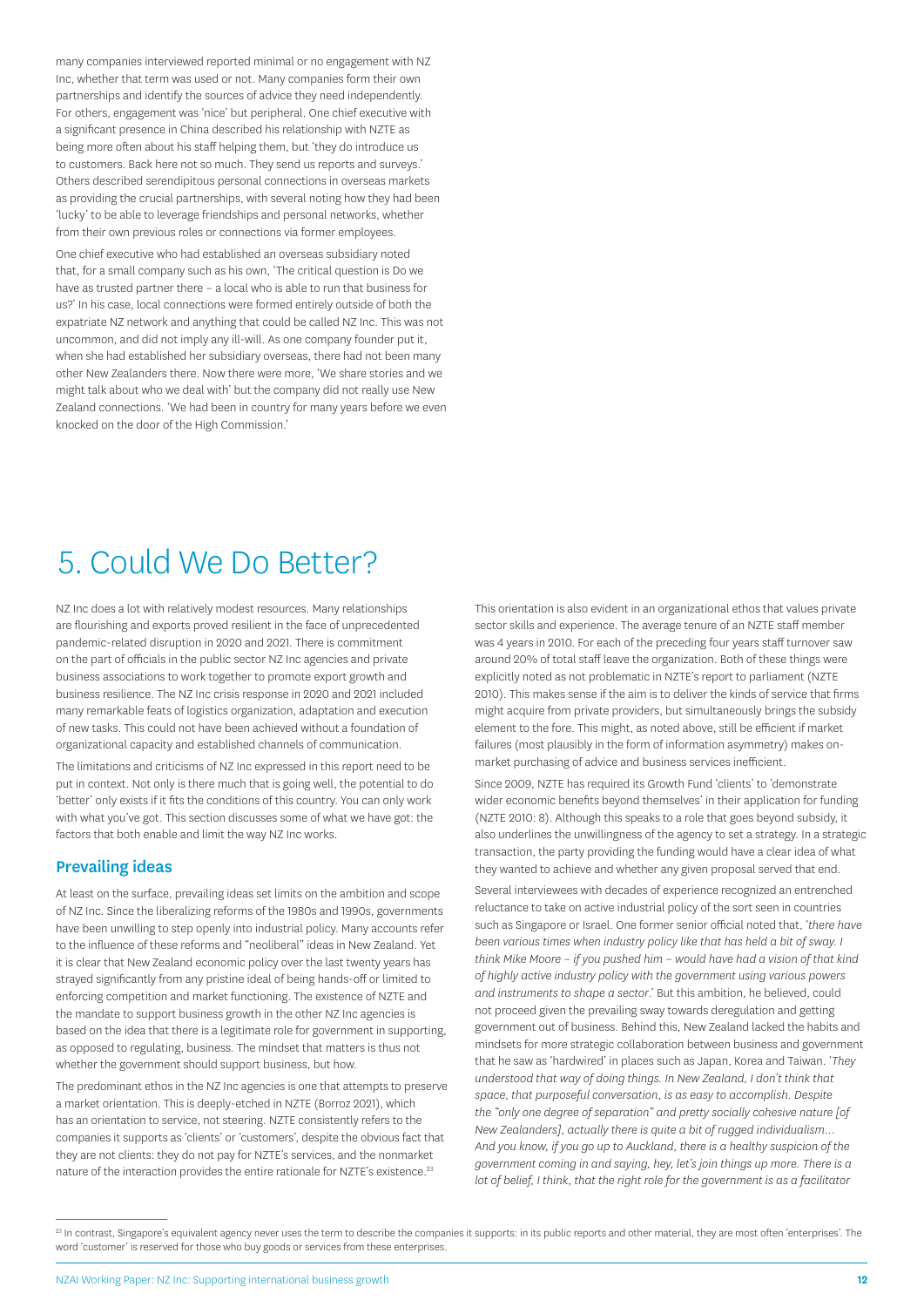<span id="page-14-0"></span>*and not a partner.. while there are sometimes moves to work together more strategically, there is an instinct on both sides that the "business of business is business" and the "business of government is government" and they are not the same thing.'* 

A former official saw a lack of deep collaboration among private sector firms as 'part of the cultural make-up. He recalled a time when he wanted a group of firms to collaborate to deliver an offshore aid project, but they 'found it very hard to cooperate' since they were sensitive to being competitors. '*It was a difficult task for them to take on. And again, I suppose that reflects the fact that even though the companies we have operating offshore are relatively small, they each have their own culture and small or large it is bloody hard to change that culture or to open up.*'

The idea that business growth is best supported by nurturing and unleashing individual entrepreneurial spirit is influential. The fact that the country's official innovation agency – Callaghan Innovation – is named after one individual is perhaps symbolic. The agency itself makes this ethos explicit. It chose, for example, to introduce its presentation to an NZ Inc function with a quote from Sir Paul Callaghan: '*One hundred inspired New Zealand*  entrepreneurs can turn this country around. This is the challenge for us all.'24

To the extent that this mindset prevails, it is one that steers support for businesses in ways that seek to empower individual entrepreneurs to pursue their own purposes, with the hope that wider benefits will flow from this business-led innovation and growth. This mindset differs sharply from one that sees efficiencies and dynamic gains arising from the collective corralling of resources for a shared strategic purpose.

There is a limit, however, to explanations based on mindset or prevailing ideas. Ideas in circulation represent a range of beliefs and many of those interviewed for this project clearly believed that more deliberate coordination, at least to some degree, would be desirable. For those wishing to move in that direction the question is whether New Zealand is structurally and politically equipped to do so.

#### **Structure**

Both public and private sector organizations are structurally fragmented in New Zealand. To the extent that there are efficiency gains from centralization and coordination, this creates an obstacle to delivering more cohesive, consistent policy or achieving higher levels of inter-firm collaboration. One widely-noted problem is that there is a long list of actors, many with overlapping functions, involved in the delivery of NZ Inc activity. This in itself increases the transaction costs of information discovery and coordination.

A second structural issue lies in the way the different organizations relate to each other. All recognize a need to coordinate and share information, yet the mechanisms for doing this are mostly ad hoc and relationships tend to be held by individuals rather than at the organizational level. In the public sector, a variety of inter-organizational agreements setting out the ways they will work together have existed, in the recollection of former senior officials, for decades. Yet there is a sense that, even when collaboration and 'staying in touch' works well, it is transitory and often needs to be remade with each generation or turnover in staff.

A former senior official noted that it had been his aim to achieve a vision of NZ Inc as 'the coherence of the whole-of-government offshore footprint.' He recognized, however, that the agencies were not connected structurally back in New Zealand. And when it came to cooperation with and support for business, the government wavered on how to deliver this. '*The truth is, depending upon on what the industry was – the dairy industry, the horticulture industry, the fisheries industry – actually we have been prepared at times to actually take some quite big steps towards an Asian style industry policy. Quite a directive and forceful posture sometimes. But it's not enduring, it's not driven by law, it's not even driven by administrative structure. .. It's not embedded in the state.'* 

Structures that might give strategic direction are diffuse in New Zealand, despite minute monitoring across the public sector. Agencies spend a great deal of time recording their delivery of key performance indicators, but this micro-level monitoring does not endow the activity with strategic coherence. The record in other managerial public sectors shows that intensive monitoring of performance against targets is often divorced from purpose (Hood 2006, 2010). The direction that in other systems of government is provided by a tight ministerial structure is spread over many players in New Zealand. Table 4 sets out a structural comparison with Singapore.

#### Table 4: Government structure: New Zealand and Singapore

|                                                                                              | <b>Singapore</b>                                                          | <b>New Zealand</b>                                                                                                |
|----------------------------------------------------------------------------------------------|---------------------------------------------------------------------------|-------------------------------------------------------------------------------------------------------------------|
| Ministers*                                                                                   | 20                                                                        | 26                                                                                                                |
| Ministerial<br>portfolios**                                                                  | 26                                                                        | 52                                                                                                                |
| Ministries/<br>departments                                                                   | 16                                                                        | 32                                                                                                                |
| Statutory boards,<br>authorities, crown<br>agencies, non-<br>public service<br>departments   | 59<br>All formally operate<br>under a Ministry                            | 71<br>Most do not formally<br>operate under the<br>authority of any Ministry                                      |
| Research & tertiary<br>institutes, Crown<br>entity companies<br>(not including<br>SOEs/GLCs) | 11<br>Many have clear<br>reporting lines to a<br>Ministry                 | 38<br>Report to a funding<br>agency, but structure<br>is intended to ensure<br>operational autonomy               |
| Other                                                                                        | 8<br>Organs of state (Courts,<br>Palace, Parliamentary<br>offices, other) | $98 + +$<br>(Including RBNZ, Trusts,<br>functional councils,<br>Schedule 4A companies,<br>Offices of Parliament.) |

#### Notes

\*Ministers: New Zealand total includes 4 outside cabinet and 2 cooperation. \*\*Ministerial portfolios: total excludes 'second ministers' (Singapore) and 'associate ministers' (New Zealand).

The proliferation of ministerial portfolios in New Zealand is striking. It is noteworthy that these portfolios are in many cases unstable: they are invented and dropped according to the political priorities of different governments. They do not correspond well with organizational capacity to implement policy. In Singapore, the total of 26 ministerial portfolios has remained largely constant, and includes 3 portfolios that have explicitly coordinating roles. With the exception of the Deputy Prime Minister, the Coordinating Ministers and the Minister of Muslim Affairs, all Singaporean ministerial portfolios correspond with one ministry, and one ministry only. In contrast, many New Zealand ministerial portfolios either do not relate to any ministry or are linked to parts of multiple ministries. In noticeable contrast to many other government systems, supporting trade is structurally divorced from supporting industry: we have a Ministry of Foreign Affairs and Trade, not a Ministry of Trade and Industry. Unlike the structural integration of support for international business and other business productivity, training and accreditation functions brought together in Enterprise Singapore, in New Zealand these functions are spread over multiple agencies.

Not only does New Zealand have twice the number of ministries or government departments as Singapore, many other public sector or crown agencies are structurally more free-floating. All Singaporean statutory authorities are formally overseen by one ministry and only one ministry. Although many in practice have a broad degree of operational autonomy, the connection with a single ministry (which reports in turn to a single minister) is clear.

This fragmentation allows for many pockets of excellence. But it also makes it harder for government to develop and implement a cohesive set of policies for business growth and internationalization. It also makes it harder for business to engage collectively or for broader purposes. As one executive put it, *'Government is so fragmented and the engagement in government and industry is also very siloed.'*

The New Zealand private sector is also more fragmented than those in

<sup>24</sup> Presentation, MFAT roadshow, Auckland, 22 May 2021.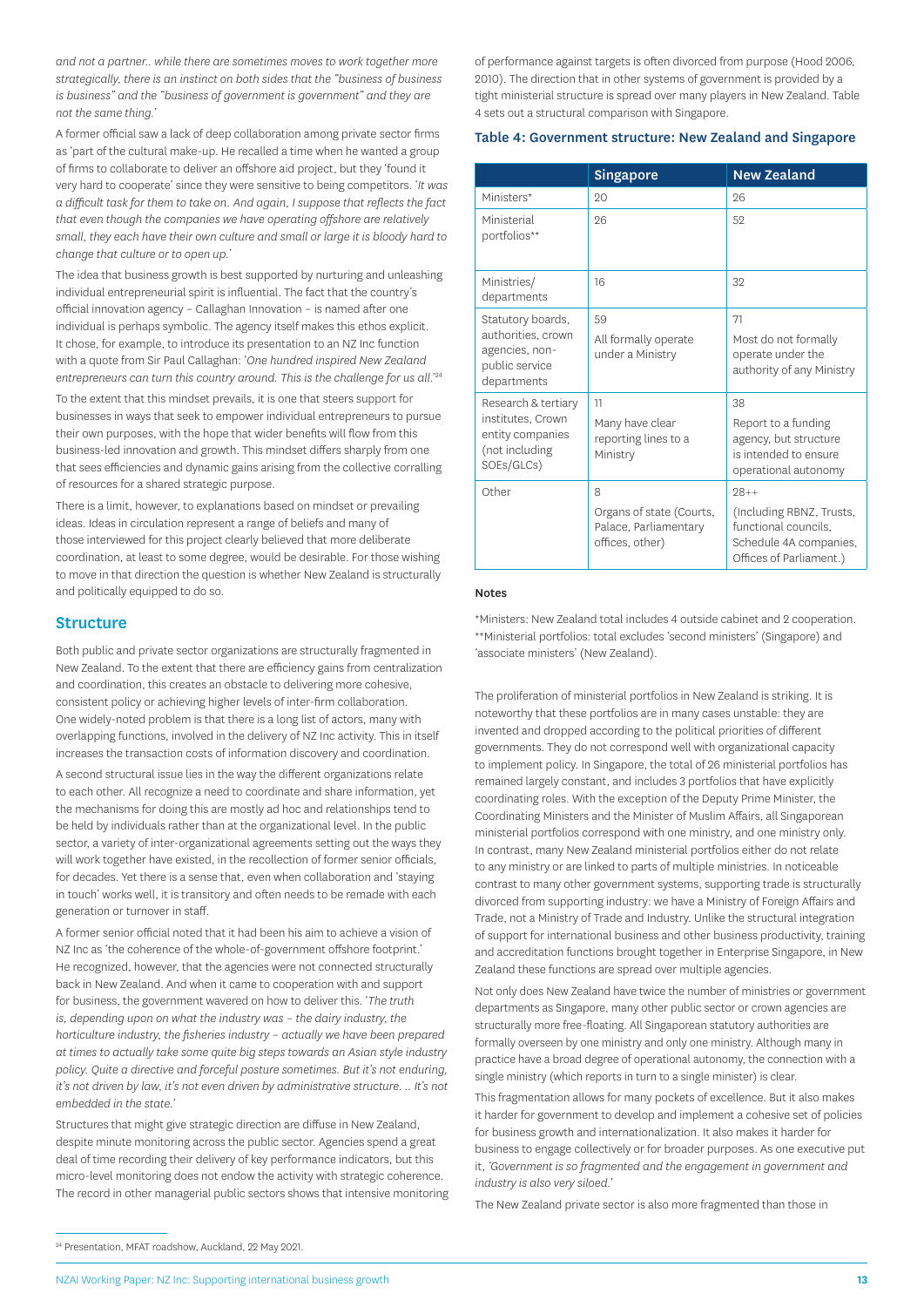<span id="page-15-0"></span>countries with deep traditions of industry collaboration through formal and informal groups. Despite the existence of Business New Zealand, which groups a number of business associations under its umbrella (including ExportNZ), some interviewees felt that New Zealand lacked a traditional peak association to aggregate the interests of the business sector. Instead, New Zealand has many separate business associations operating in different industries, taking a membership-based view. One advocate of greater private sector coordination noted that '*the traditional industry organization model in New Zealand often does not work. Even with a common advocacy association, often members don't speak to each other.'* This of course should not be taken as a generalization about the role of business associations. As described above, many companies found them highly valuable as vehicles for sharing information, networking and collective lobbying.

### Pluralism: between capture and isolation

New Zealand's political architecture is pluralist. Different groups engage with government and the political process for their own purposes. Governments accept or reject their overtures according to ideology and expedience. Strong legal institutions and reasonable transparency, along with democratic accountability, put limits on collusion, political capture and outright corruption. While the system works in many respects, pluralism makes it difficult to adopt higher levels of (non-collusive) coordination and (non-corrupt) strategic cooperation between business and government. A classic comparative account of state structures and industrial policy showed that ambitious economic policy in pluralist systems such as the U.K. was often overwhelmed by particularistic interests, which were able to demand carve-outs and special favours (Katzenstein 1978). In such systems, when governments do act independently of special interests, they are typically unable to make business policy work: they do not hold the trust of the business actors whose cooperation they ultimately need.

The countries that appear, at least for periods of time, to have successfully trod the line between capture and abusive government not only have cohesive, centralized and disciplined public sectors, but also relatively high levels of cohesion and organization within the private sector. Broad-based, institutionalized cooperation between business and government in these countries is also underpinned by political systems that incentivise participants to take longer-term and broader views of their interests. In contrast, New Zealand's established systems and modes of political engagement work to encourage shorter and narrower views. While the 3-year electoral cycle certainly does not help, the pluralism of the New Zealand system is embedded in other ways. This section offers a few observations about the ways pluralism sets limits on a more strategic approach to business growth.

- 1. Governments formed out of an assemblage of different interests are inherently prone to pursuing divergent objectives, a feature that has been amplified by both the shift to proportional representation and the breakdown of traditional political cleavages into 'multi-elite politics."<sup>25</sup> Even when not inherently in tension, the multiplicity of objectives and constituencies creates distraction and diversion of effort.
- 2. Systems for policy consultation in New Zealand are typically structured on the basis of group or individual representation. Each party is brought into the room explicitly to represent their own interests or special agenda. When the process is narrowly-constructed, it is open to charges of capture and undue influence by vested interests.26 When multiple stakeholders are brought into the room, the process can become crippled. This can lead to nothing much happening, or – when a government has a solid enough parliamentary majority and feels sufficiently motivated – with policy imposed without (or ignoring) consultation. Either way, disappointment and disillusionment follow.
- 3. A pluralistic political system in New Zealand combines with a legal and regulatory culture that emphasizes formal policy and legal rules. This is not unique to New Zealand, but marks a trend across the Englishspeaking world, where ostensibly pro-market liberalization has been delivered through ever-lengthening rulebooks, with both primary law and secondary regulation becoming ever more complex. This creates

a legal landscape where attempts to change one part of the system frequently run up against both procedural and substantive legal roadblocks. Not only does government often seem to have its own hands tied, but businesses also end up spending a great deal of time and effort on compliance. One interviewee captured what seems to be a widespread mood: '*You spend so much time going through so much process, dancing around a legal minefield, you lose the time to be able to drive performance and build a team that is really motivated.'*

Many of those interviewed for this project touched upon these themes in different ways, all pointing for scope for more decisive, strategic action by government, working in cooperation with the business sector. A few examples illustrate the range of perspectives:

A chief executive with experience as an investor in East Asia expressed some frustration about the planning and consultation processes he encountered in New Zealand. In his view, when there was a clear business case for an investment project, a more strategic government would provide the necessary infrastructure, permits and other collective goods required, rather than leaving it to individual private businesses to reinvent the wheel for themselves each time.

One entrepreneur with extensive overseas experience described NZTE and other government agencies as failing to lead, citing both the Singaporean and Israeli way as offering lessons. '*NZ Inc is too conservative. We need bolder initiatives, leadership, more investment in a particular sector, with goals and coordination, including taking care of education and training… [NZ Inc] could take a leadership position, because if you created an industry, people will follow that. Private enterprise will jump, and that creates a long term industrial effect for New Zealand. .. it's the mindset of the togetherness.. [what we need is] 'all the parties agree on this, let's build New Zealand as an innovative country. Not a committee, not a working group, but have some agencies with ministerial input, with a good group of people that work on it, not just a working group, because working group is periodic. You can produce 1000 reports, but not action ones.*

Even with entrepreneurs with good connections and knowledge of government reported a sometimes frustrating lack of fit with funding criteria and priorities of the NZ Inc agencies:

'*I really like the people we work with and Callaghan and NZTE – but we don't get a lot of introductions or opportunities*.' He also cited a lack of funding: '*When an international company is prepared to contract a NZ company to do R&D, especially long-term frontier stuff, the government should support that because other countries do this. They really do help their companies work with the bigger players. NZ has to do that and yet we don't tend to. I think that's a model that needs to change.. we should be co-funding.'*

Several interviews from both public and private sectors saw a lack of strategic vision on the part of political leadership, particularly when it came to addressing underlying problems such as education and skills. *'The education sector should be the first priority… Part of our problem is that we don't get anywhere near to being nationalists.'* A senior business figure with extensive connections in both industry and government over many years recounted an incident that speaks to a lack of clarity on the part of the government. He described being asked to organize a major business-government event: *'I said "Exactly what do you want?" and [was told], "Well, I don't know; perhaps you know better what we want."* Others expressed the need for a strategy, beyond a vision. '*What we've got at the moment is a vision [for a particular industry]. We don't have a strategy.'*

Several interviewees underlined the need for a clear sense of national interest, although the potential pitfalls of capture were more recognized by public sector officials of an earlier generation. A former ambassador noted: *'I think you need to be careful and that if you're helping a company, you're mindful of the national interest, rather than the interest of a particular company. So if you're doing it for one company and a competitor, you have to be mindful, you know, that you need to do the same for the competitor. So you just need to be careful about that, that you are to serve in the national interest.'* Another former senior diplomat reinforced this, drawing a line between national and company interests: '*I think MFAT's view institutionally* 

<sup>&</sup>lt;sup>25</sup> The changing composition of both left and right-aligned parties is charted by Thomas Piketty and collaborators. On the emergence of multi-elite politics in New Zealand see Gethin 2021.

<sup>26</sup> The role of vested interests in New Zealand is the subject of a special issue of *Political Quarterly* in 2021, Vol. 17, Issue 2.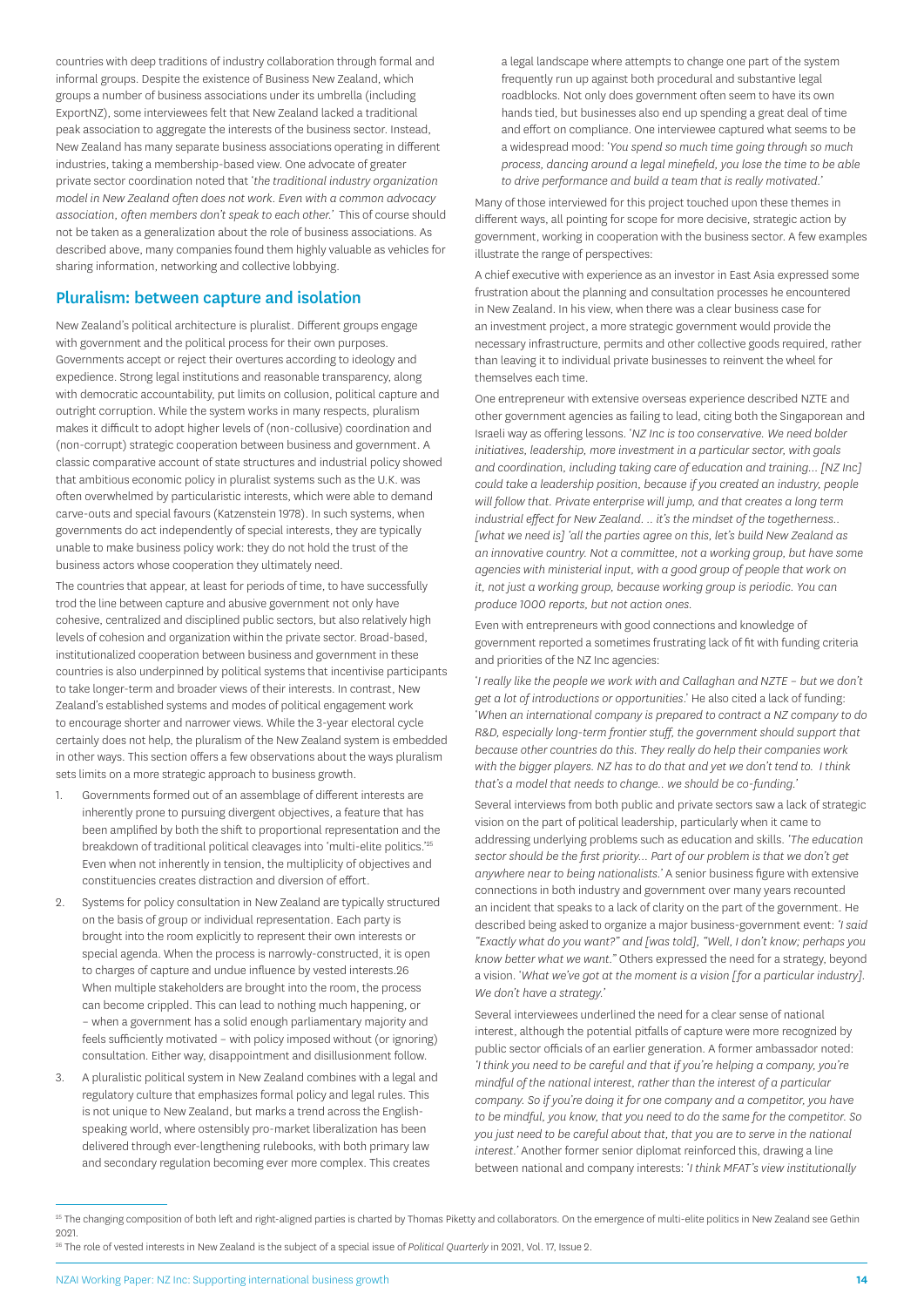*would be that there is a point beyond which we can't have the tail of a company, or business's corporate objectives and interests, wag the dog of our entire relationship with another country. Some previous political leaders have drawn the line differently, so I can understand why there would be people who would say, at times, government agencies may have gone too far to advance a specific interest of a specific company, as distinct to the interest of a sector of NZ business. For MFAT, we are here to create an environment in which NZ businesses (plural) can, if they are good enough, operate... Of course, in a crisis, the Ambassador and the diplomats have to get involved because if the problem isn't properly managed it's a political problem, with consequences for the whole relationship.'*

Although many companies described their working relationships with the NZ Inc agencies as pleasant and productive, when turning to the more political level of engagement with government over policy, views were very varied. Whether the experience was positive seemed to rest on individual circumstances and timing, as well as the political colour of the government of the day. One executive with decades of experience viewed collaboration with governments at both political and agency level as productive, a 'quid pro quo.' However, '*penetrating government departments is quite difficult unless you can do it through the Minister.. But we get enormous help. We just have to ask for it in the right sort of way.'* 

Depending on political conditions, the relationship can be fraught. Another chief executive leading a very large company described the government some years ago as 'really not helpful' and a ministerial decision as pulling the rug from under them at the last minute. *'They didn't want to talk to us, even though you tried to make approaches to government.'*

One senior executive with decades of experience in New Zealand and overseas, while seeing the potential value in greater direction and strategic coordination in both government and private sector, had come to the conclusion that in New Zealand the general problem with government initiatives is that: '*Their ability to make it happen is zero*. *There's a lot of disillusionment in business around the role government could and doesn't play.. I reckon I could point you to 20 people who would tell you exactly the same story of disillusionment. It's just better to do it yourself. Just get out there and walk the pavement. After the 1980s they became so hands off that it was go do it yourself. The rhetoric has shifted since then, but they give the rhetoric and then nothing happens again and again and again. In fact, they destroy existing capacities through restructuring and policy shifts. It's becoming very clear that they have no idea what the end game looks like. No idea at all.'*

Unfortunately, this perception is not an isolated one. Another observer with decades of experience in business believed that although there is great scope for business-government collaboration, '*At the moment now it's probably as bad as I've ever seen it… there's a lot of people who wanted to be helpful, but they've been pushed away.. There is enormous frustration*.'

A more productive pathway for interaction on policy issues requires a shift in established patterns of engagement. A company founder with extensive connections across many parts of government described how this pathway had evolved in his own sector: *'Traditional associations tend to be more adversarial, you know, they tend to position themselves for advocacy and they can be a bit more adversarial with government, whereas we are trying to be more collaborative. We aim to change the model, to give government representatives equal membership with the rest of the industry participants, you know, as part of the industry association. So government has a seat on the board of each of these industry associations, an equal seat at the board. So government gets to see and hear everything that's going on in the industry without industry having to take an adversarial stance to communicate. So there's no advocacy, there's more sharing and collaborating.'* 

Having both industry and government at the table also, he noted, helps engagement: 'It makes it an attractive table.' The prerequisite, as he saw it, was to bring the industry together. '*Then when we've got a single voice, we can focus on spending time over a number of years engaging with government. I'd like to see government and industry connect more, connect the dots and work more together, as opposed to in silos. Also, an element of community, I think is important to bring that in. There's a genuine desire to work with each other for mutual benefit and also for the wider benefit of New Zealand. And that's the culture that we've built, which has taken probably 15 years to develop*.' He acknowledged other sectors were somewhat bitter about their interaction with government at the policy level, but remained hopeful: *'Once you understand, it can be better. That's why it's important for businesses to join these working groups, industry working groups that are working with government, because they learn about that. They learn how to inform government as opposed to demanding government do something and getting disillusioned. It's a game of knowledge and understanding and patience.'*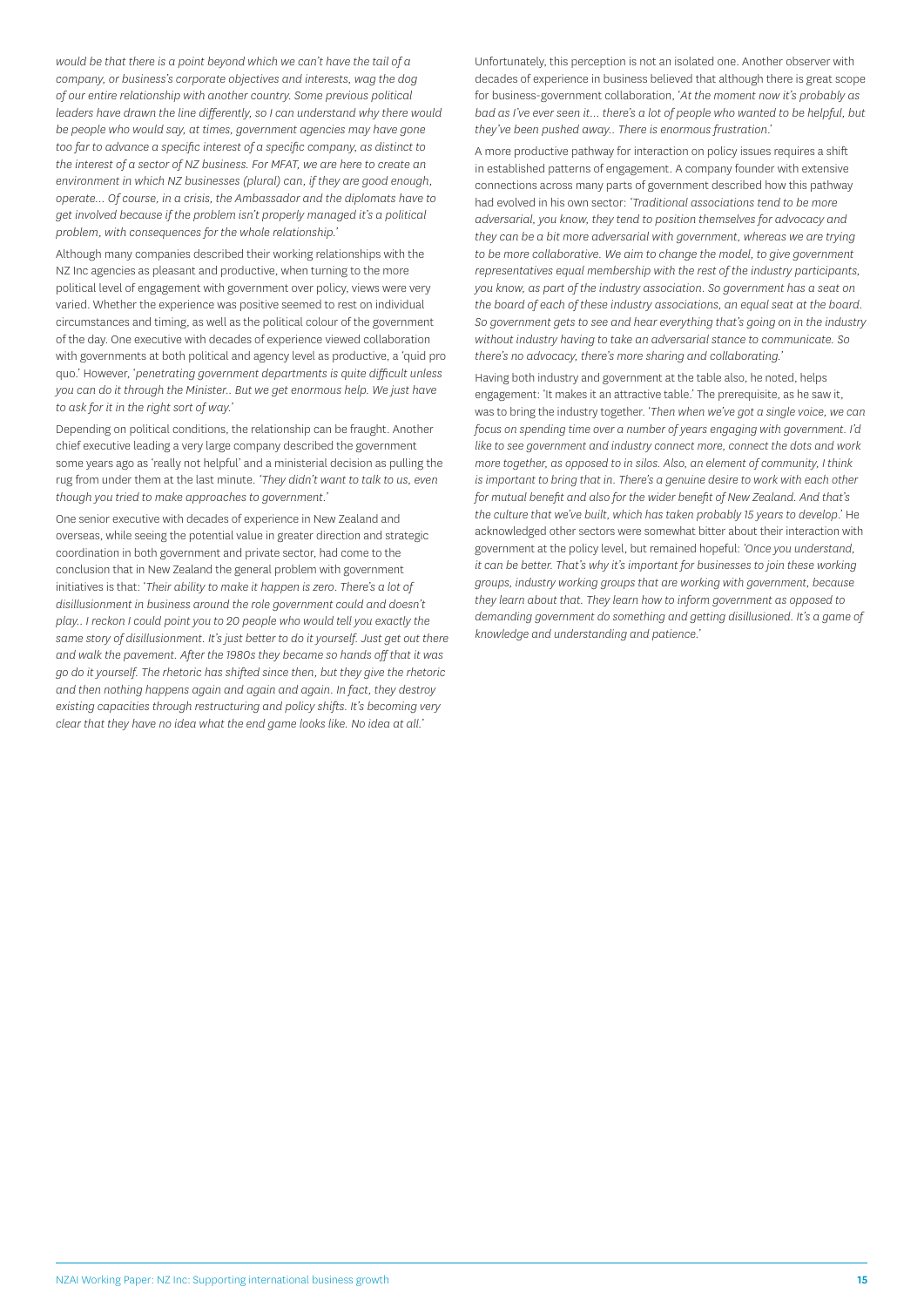#### <span id="page-17-0"></span>Box: A More Cohesive Past?

Several interviewees whose experience stretched back to the 1970s recalled a different landscape for business-government cooperation in the past. No-one wished to return to the era of centralized control. Nonetheless, examples of coordination from this era show a capacity for achieving economies of scale and strategic purpose. This was, for example, found in some offshore aidfinanced projects involving engineering and professional service firms, in which private sector executives recalled working well with their peers (and domestic competitors) overseas, with the support of the government. Viewed from the public sector, former senior officials recalled that, as well as the foreign ministry, the push for export diversification that began in the 1970s involved the active involvement of the Department of Public Works, the Department of Trade and Industry and the Forest Service –all no longer in existence.

Reflecting on the distance and disillusionment that periodically characterizes the business-government relationship at the political level in the present, some interviewees observed that the liberalizing revolution of the 1980s changed the underlying social fabric linking business and government: '*In those days many of the companies and corporates had head offices in Wellington, because the government was so powerful…So there was a lot of interaction at all sorts of levels, coming from the Prime Minister down to the heads of the departments, and also Cabinet ministers and their private secretaries. So there was a lot of informal transfer of knowledge. It kept people aware of what they were trying to do and what the problems were.*' As well as explicitly work-related interactions, the social atmosphere was shared: *'There would be all the typical events – sporting events, even sports teams, various opening events, the operas and many other things. People would meet outside of the work environment and that would help build a friendly relationship.'*

Viewed from the public sector, the fine balance in the relationship required officials to hold to a sense of national interest. One recalled: *'Back then, there was a certain amount of suspicion of the private sector agenda and how much money they might be trying to make out of the aid programme. By the same token, within the private sector there was a certain suspicion of the role of the public sector advisors. Our goal was to make sure that we delivered the best quality, relevant aid. We met regularly with members of individual private sector firms and representatives [of industry associations].. and to my delight, most were friendly and easy to work with. It was in our interest that the private sector perform well. It was in our interest to listen to them.'* Nonetheless, *'you had to remember that you are representing the taxpayer in this whole exercise, first and foremost – how their money is spent. You are representing the government of the day, in terms of how they want to see the money spent and managed.*'

Another business leader reflected on the legacy of 'harsh' liberalizing reforms of 1980s and 1990s: *'But that's the divide that has occurred. So business is now over here and bureaucrats and governments over there.'* He noted the change in the public sector: *'Business is fun. Dealing with bureaucrats is not fun. You spend a lot of your life at work, it has to be enjoyable. I think it has become less so for those in the public service, since thirty years ago.'*